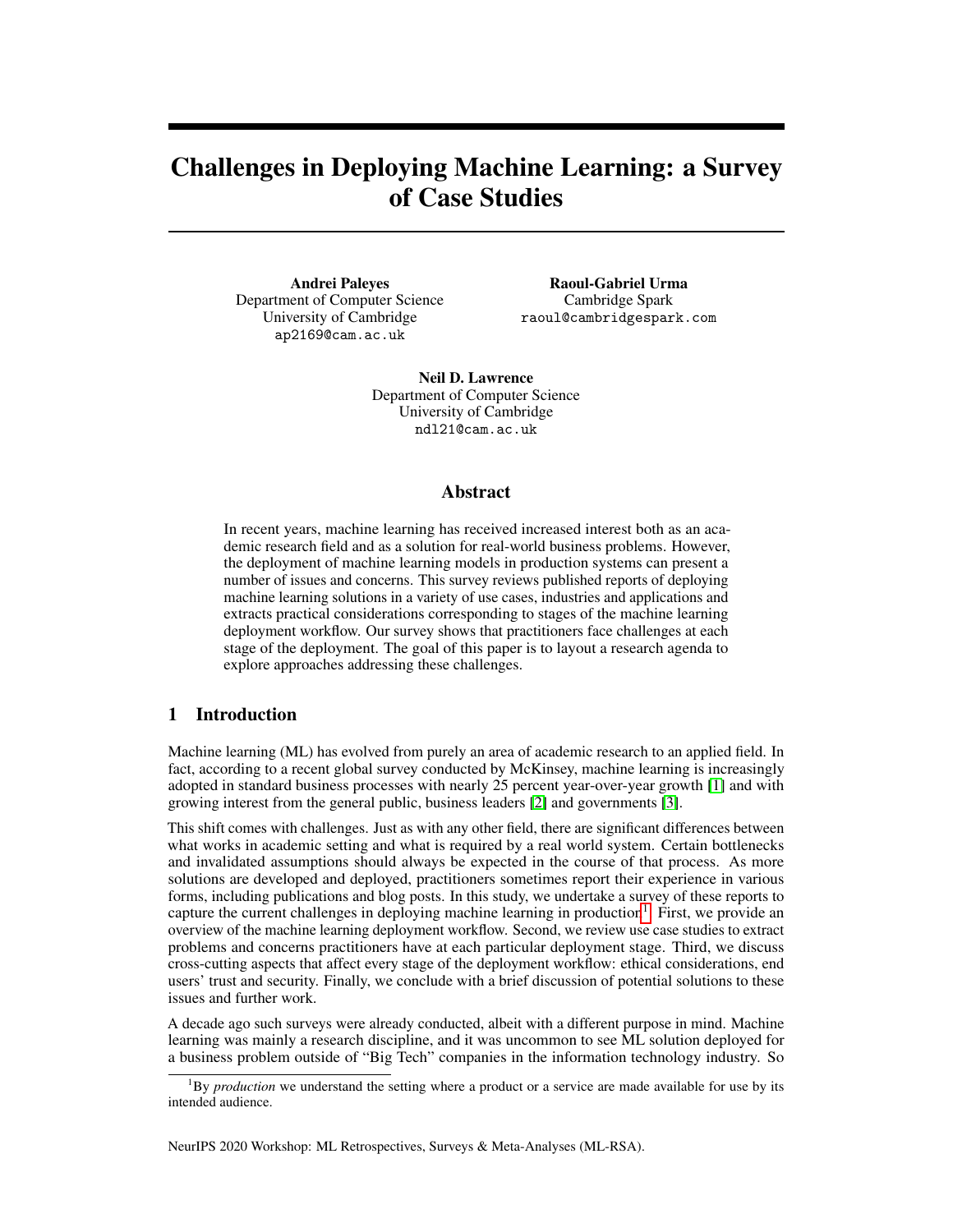the purpose of such a survey was to show that ML can be used to solve a variety of problems, and illustrate it with examples, as was done by Pěchouček and Mařík [\[4\]](#page-15-3). Nowadays the focus has changed: machine learning is commonly adopted in many industries, and the question becomes not "Where is it used?", but rather "How difficult is it to use?"

A popular approach to assess the current state of machine learning deployment for businesses is a survey conducted among professionals. Such surveys are primarily undertaken by private companies, and encompass a variety of topics. Algorithmia's report ([\[5\]](#page-15-4), [\[6\]](#page-15-5)) goes deep into deployment timeline, with the majority of companies reporting between 8 and 90 days to deploy a single model, and 18% taking even more time. A report by IDC [\[7\]](#page-15-6) that surveyed 2,473 organizations and their experience with ML found that a significant portion of attempted deployments fail, quoting lack of expertise, bias in data and high costs as primary reasons. O'Reilly has conducted an interview study that focused on ML practitioners' work experience and tools they use [\[8\]](#page-15-7). A broader interview-based reports have also been produced by dotscience [\[9\]](#page-15-8) and dimensional research [\[10\]](#page-15-9).

While there are a number of business reports on the topic, the challenges of the entire machine learning deployment pipeline are not covered nearly as widely in the academic literature. There is a burgeoning field of publications focusing on specific aspects of deployed ML, such as Bhatt et al. [\[11\]](#page-15-10) which focuses on explainable ML or Amershi et al. [\[12\]](#page-15-11) which discusses software engineering aspects of deploying ML. A large number of industry-specific surveys also exist, and we review some of these works in the appropriate sections below. However the only general purpose survey we found is Baier et al. [\[13\]](#page-15-12), which combines literature review and interviews with industry partners. In contrast with that paper, which concentrates on experience of information technology sector, we aim at covering case studies from a wide variety of industries. We also discuss the most commonly reported challenges in the literature in much greater detail.

In our survey we consider three main types of papers:

- Case study papers that report experience from a single ML deployment project. Such works usually go deep into discussing each challenge the authors faced and how it was overcome.
- Review papers that describe applications of ML in a particular field or industry. These reviews normally give a summary of challenges that are most commonly encountered during the deployment of the ML solutions in the reviewed field.
- "Lessons learned" papers where authors reflect on their past experiences of deploying ML in production.

To ensure that this survey focuses on the current challenges, only papers published in the last five years are considered, with only few exceptions to this rule. We also refer other types of papers where it is appropriate, e.g. practical guidance reports, interview studies and regulations. We have not conducted any interviews ourselves as part of this study. Further work and extensions are discussed at the end of this paper.

To main contribution of our paper is to show that practitioners face challenges at each stage of the machine learning deployment workflow. This survey supports our goal to raise awareness in the academic community to the variety of problems that practitioners face when deploying machine learning, and start a discussion on what can be done to address these problems.

# 2 Machine Learning Deployment Workflow

For the purposes of this work we are using the ML deployment workflow definition suggested by Ashmore et al. [\[14\]](#page-15-13), however it is possible to conduct a similar review with any other pipeline description. In this section we give a brief overview of the definition we are using.

According to Ashmore et. al. [\[14\]](#page-15-13), the process of developing an ML-based solution in an industrial setting consists of four stages:

- Data management, which focuses on preparing data that is needed to build a machine learning model;
- Model learning, where model selection and training happens;
- Model verification, the main goal of which is to ensure model adheres to certain functional and performance requirements;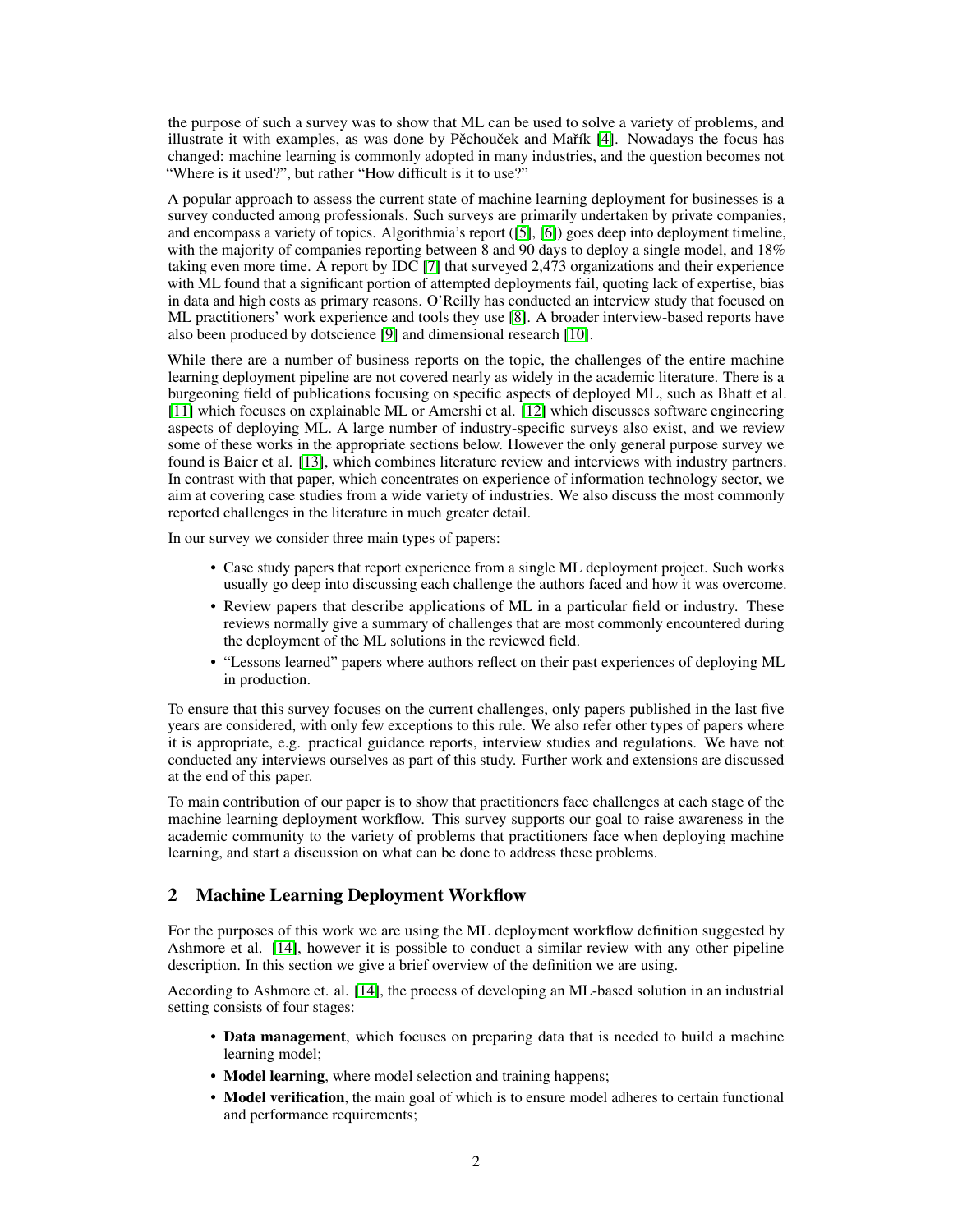• Model deployment, which is about integration of the trained model into the software infrastructure that is necessary to run it. This stage also covers questions around model maintenance and updates.

Each of these stages is broken down further into smaller steps. It is important to highlight that the apparent sequence of this description is not necessarily the norm in a real-life scenario. It is perfectly normal for these stages to run in parallel to a certain degree and inform each other via feedback loops. Therefore this or any similar breakdown should be considered not as a timeline, but rather as a useful abstraction to simplify referring to concrete parts of the deployment pipeline.

For the remainder of this paper we discuss common issues practitioners face at each each stage and granular constituent steps. We also discuss cross-cutting aspects that can affect every stage of the deployment pipeline. Table [1](#page-3-0) provides a summary of the issues and concerns we discuss. We do not claim that this list is exhaustive, nonetheless by providing illustrative examples for each step of the workflow we show how troublesome the whole deployment experience is today.

# <span id="page-2-0"></span>3 Data Management

Data is an integral part of any machine learning solution. Overall effectiveness of the solution depends on the training and test data as much as on the algorithm. The process of creating quality datasets is usually the very first stage in any production ML pipeline. Unsurprisingly, practitioners face a range of issues while working with data as previously reported by Polyzotis et al. [\[15\]](#page-15-14). Consequently, this stage consumes time and energy that is often not anticipated beforehand. In this section, we describe issues concerning four steps within data management: data collection, data preprocessing, data augmentation and data analysis. Note that we consider storage infrastructure challenges, such as setting up databases and query engines, beyond the scope of this survey.

### 3.1 Data collection

Data collection involves activities that aim to discover and understand what data is available, as well as how to organize convenient storage for it. The task of discovering what data exists and where it is can be a challenge by itself, especially in large production environments. Finding data sources and understanding their structure is a major task, which may prevent data scientists from even getting started on the actual application development. As explained by Lin and Ryaboy [\[16\]](#page-16-0), at Twitter this situation often happened due to the fact that the same entity (e.g. a Twitter user) is processed by multiple services. Internally Twitter consists of multiple services calling each other, and every service is responsible for a single operation. This approach, known in software engineering as "single responsibility principle" [\[17\]](#page-16-1), results in an architecture that is very flexible in terms of scalability and modification. However, the flip side of this approach is that at a large scale it is impossible to keep track of what data related to the entity is being stored by which service, and in which form. Besides, some data may only exist in a form of logs, which by their nature are not easily parsed or queried. An even worse case is the situation when data is not stored anywhere, and in order to build a dataset one needs to generate synthetic service API calls. Such a dispersion of data creates major hurdles for data scientists, because without a clear idea of what data is available or can be obtained it is often impossible to understand what ML solutions can realistically achieve.

### 3.2 Data preprocessing

The preprocessing step normally involves a range of data cleaning activities: imputation of missing values, reduction of data into an ordered and simplified form, and mapping from raw form into a more convenient format. Methods for carrying out data manipulations like this is an area of research that goes beyond the scope of this study. We encourage readers to refer to review papers on the topic, such as Abedjan et al. [\[18\]](#page-16-2), Patil and Kulkarni [\[19\]](#page-16-3), Ridzuan et al. [\[20\]](#page-16-4). An approach towards classifying readiness of data for ML tasks is given by Lawrence [\[21\]](#page-16-5).

A lesser known but also important problem that can also be considered an object of the preprocessing step is data dispersion. It often turns out that there can be multiple relevant separate data sources which may have different schemas, different conventions, and their own way of storing and accessing the data. Joining this information into a single dataset suitable for machine learning can be a complicated task on its own right. An example of this is what developers of Firebird faced [\[22\]](#page-16-6). Firebird is an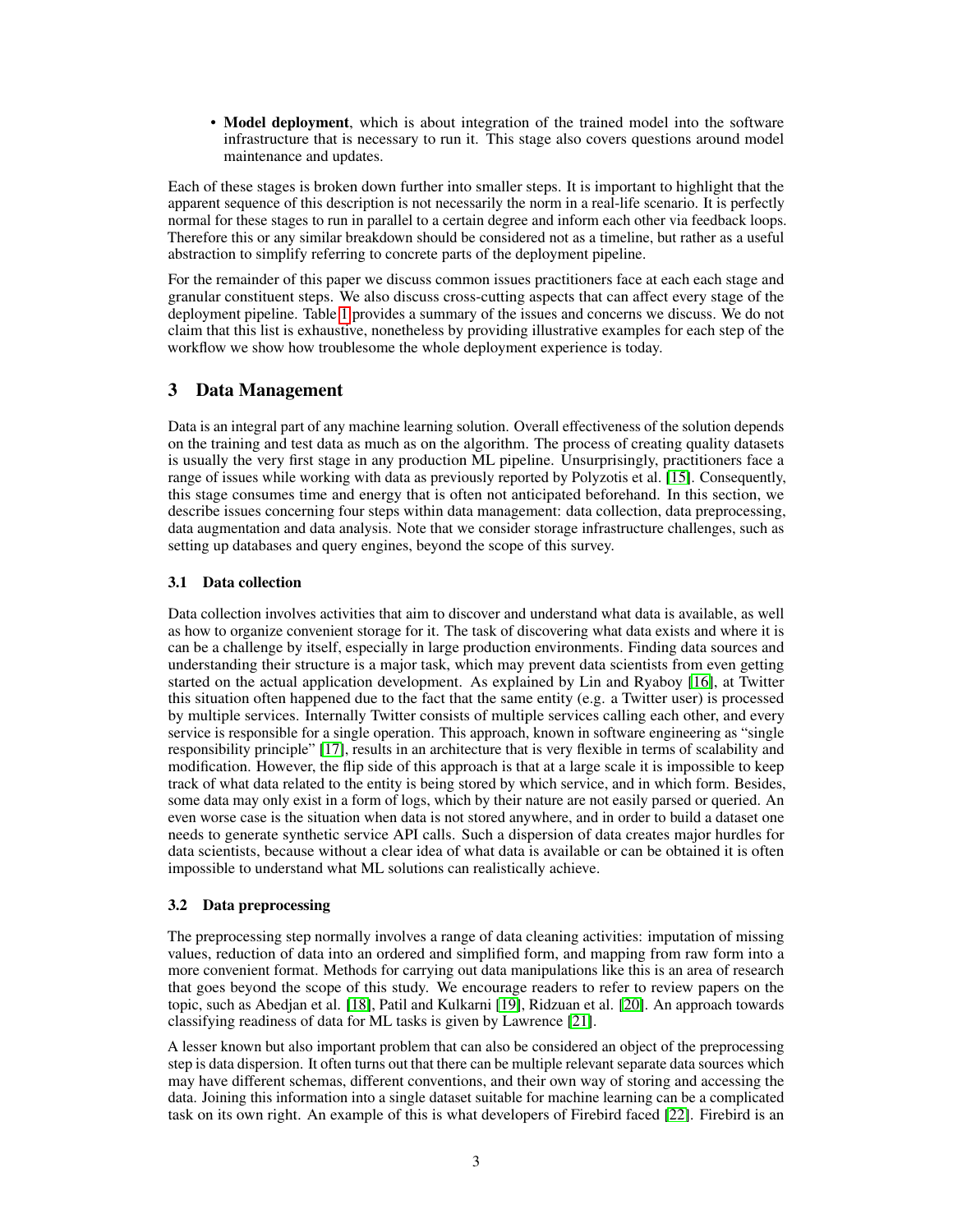| <b>Deployment Stage</b> | <b>Deployment Step</b>    | <b>Considerations, Issues and Concerns</b> |
|-------------------------|---------------------------|--------------------------------------------|
| Data management         | Data collection           | Data discovery                             |
|                         | Data preprocessing        | Data dispersion                            |
|                         |                           | Data cleaning                              |
|                         | Data augmentation         | Labeling of large volumes of data          |
|                         |                           | Access to experts                          |
|                         |                           | Lack of high-variance data                 |
|                         | Data analysis             | Data profiling                             |
| Model learning          | Model selection           | Model complexity                           |
|                         |                           | Resource-constrained environments          |
|                         |                           | Interpretability of the model              |
|                         | Training                  | Computational cost                         |
|                         |                           | Environmental impact                       |
|                         | Hyper-parameter selection | Resource-heavy techniques                  |
|                         |                           | Hardware-aware optimization                |
| Model verification      | Requirement encoding      | Performance metrics                        |
|                         |                           | Business driven metrics                    |
|                         | Formal verification       | Regulatory frameworks                      |
|                         | Test-based verification   | Simulation-based testing                   |
| Model deployment        | Integration               | Operational support                        |
|                         |                           | Reuse of code and models                   |
|                         |                           | Software engineering anti-patterns         |
|                         |                           | Mixed team dynamics                        |
|                         | Monitoring                | Feedback loops                             |
|                         |                           | Outlier detection                          |
|                         |                           | Custom design tooling                      |
|                         | Updating                  | Concept drift                              |
|                         |                           | Continuous delivery                        |
| Cross-cutting aspects   | Ethics                    | Country-level regulations                  |
|                         |                           | Focus on technical solution only           |
|                         |                           | Aggravation of biases                      |
|                         |                           | Authorship                                 |
|                         |                           | Decision making                            |
|                         | End users' trust          | Involvement of end users                   |
|                         |                           | User experience                            |
|                         |                           | Explainability score                       |
|                         | Security                  | Data poisoning                             |
|                         |                           | Model stealing                             |
|                         |                           | Model inversion                            |

<span id="page-3-0"></span>Table 1: All considerations, issues and concerns explored in this study. Each is assigned to the stage and step of the deployment workflow where it is commonly encountered.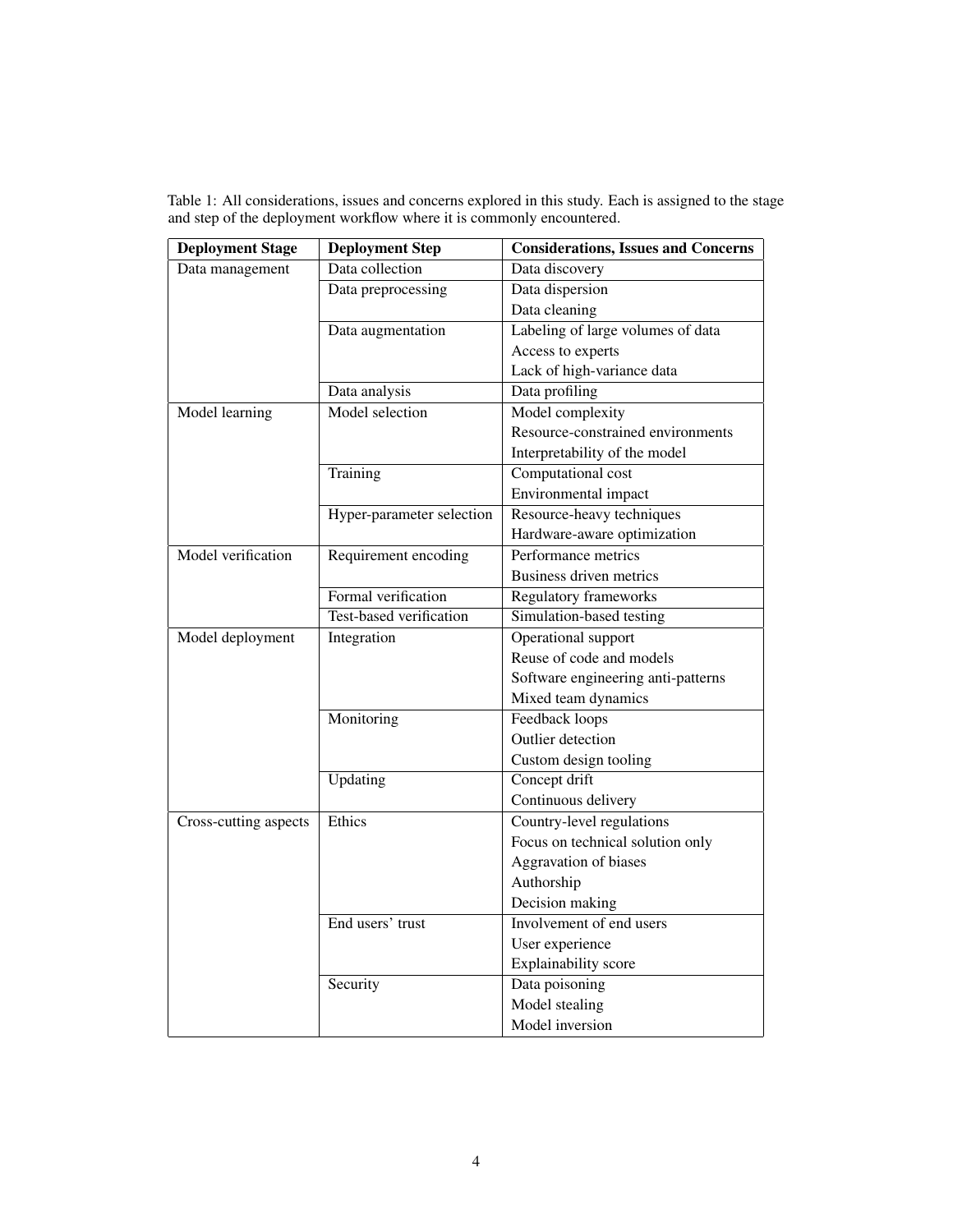advisory system in the Atlanta Fire Department, that helps identify priority targets for fire inspections. As a first step towards developing Firebird data was collected from 12 datasets including history of fire incidents, business licenses, households and more. These datasets were combined to give a single dataset covering all relevant aspects of each property monitored by the Fire Department. Authors particularly highlight data joining as a difficult problem. Given the fact that building location is the best way to identify that building, each dataset contained spatial data specifying building's address. Spatial information can be presented in different formats, and sometimes contain minor differences such as different spellings. All this needed to be cleaned and corrected, and turned out to be a massive effort that consumed a lot of time.

### <span id="page-4-0"></span>3.3 Data augmentation

There are multiple reasons why data might need to be augmented, and in practice one of the most problematic ones is the absence of labels. Real-world data is often unlabeled, thus labeling turns out to be a challenge in its own right. We discuss three possible factors for lack of labeled data: limited access to experts, absence of high-variance data, and sheer volume.

Labels assignment is difficult in environments that tend to generate large volumes of data, such as network traffic analysis. To illustrate a scale of this volume, a single 1-GB/s Ethernet interface can deliver up to 1.5 million packets per second. Even with a huge downsampling rate this is still a significant number, and each sampled packet needs to be traced in order to be labeled. This problem is described by Pacheco et al. [\[23\]](#page-16-7), which surveys applications of machine learning to network traffic classification, with tasks such as protocol identification or attack detection. There are two main ways of acquiring data in this domain, and both are complicated for labeling purposes:

- Uncontrolled, collecting real traffic. This approach requires complex tracking flows belonging to a specific application. Due to this complexity very few works implement reliable ground truth assignment for real traffic.
- Controlled, emulating or generating traffic. Even in this case it has been shown that existing tools for label assignment introduce errors into collected ML datasets, going as high as almost 100% for certain applications. Moreover, these tools' performance degrades severely for encrypted traffic.

Access to experts can be another bottleneck for collecting high-quality labels. It is particularly true for areas where expertise mandated by the labeling process is significant, such as medical image analysis [\[24\]](#page-16-8). Normally multiple experts are asked to label a set of images, and then these labels are aggregated to ensure quality. This is rarely feasible for big datasets due to experts' availability. A possible option here is to use noisy label oracles or weaker annotations, however these approaches are by their definition a trade off that provides imprecise labels, which ultimately leads to a severe loss in quality of the model. Such losses are unacceptable in healthcare industry, where even the smallest deviation can cause catastrophic results (this is known as The Final Percent challenge).

Lack of access to high-variance data can be among the main challenges one faces when deploying machine learning solution from lab environment to real world. Dulac-Arnold et al. [\[25\]](#page-16-9) explain that this is the case for Reinforcement Leaning (RL). It is common practice in RL research to have access to separate environments for training and evaluation of an agent. However, in practice all data comes from the real system, and the agent can no longer have a separate exploration policy - this is simply unsafe. Therefore the data available becomes low-variance. While this approach ensures safety, it means that agent is not trained to recognize an unsafe situation and make right decision in it. A practical example of this issue is the goal specification for autonomous vehicles [\[26\]](#page-16-10).

#### 3.4 Data analysis

Data needs to be analyzed in order to uncover potential biases or unexpected distributions in it. Availability of high quality tools is essential for conducting any kind of data analysis. One area that practitioners find particularly challenging in that regard is visualization for data profiling [\[27\]](#page-16-11). Data profiling refers to all activities associated with troubleshooting data quality, such as missing values, inconsistent data types and verification of assumptions. Despite obvious relevance to the fields of databases and statistics, there are still too few tools that enable efficient execution of these data mining tasks. The need for such tools becomes apparent considering that, according to the survey conducted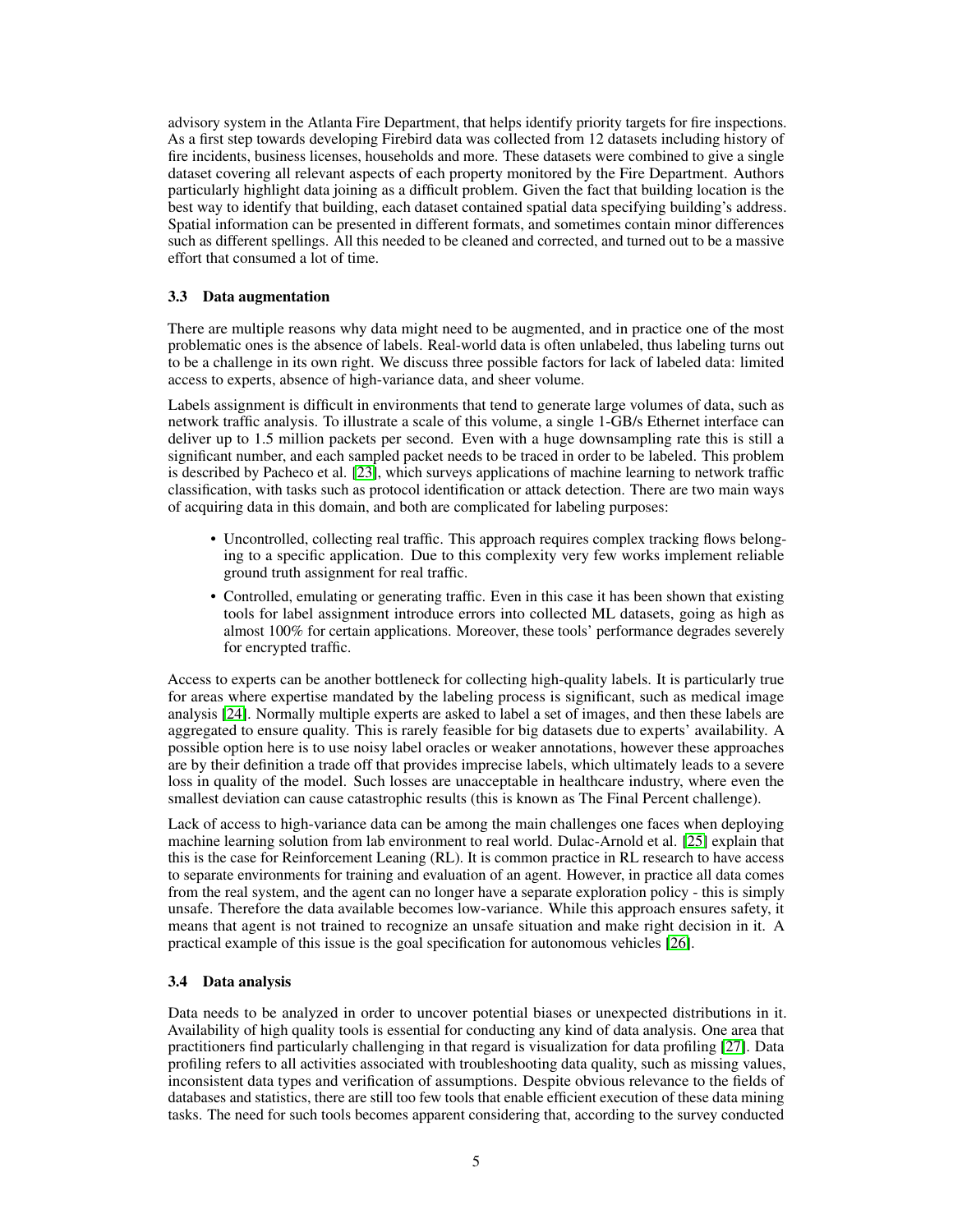by Microsoft [\[28\]](#page-16-12), data scientists think about data issues as the main reason to doubt quality of the overall work.

# 4 Model Learning

Model learning is the stage of the deployment workflow that enjoys the most attention within the academic community. All modern research in machine learning methods contributes towards better selection and variety of models and approaches that can be employed at this stage. As an illustration of the scale of the field's growth, the number of submissions to NeurIPS, primary conference on ML methods, has quadrupled in six years, going from 1678 submissions in 2014 to 6743 in 2019 [\[29\]](#page-16-13). Nevertheless, there is still plenty of practical considerations that affect the model learning stage. In this section, we discuss issues concerning three steps within model learning: model selection, training and hyper-parameter selection.

### 4.1 Model selection

In many practical cases the selection of a model is often decided by one key characteristic of a model: complexity. Despite areas such as deep learning and reinforcement learning gaining increasing levels of popularity with the research community, in practice simpler models are often chosen as we explain below. Such model include shallow network architectures, simple PCA-base approaches, decision trees and random forests.

Simple models can be used as a way to prove the concept of the proposed ML solution and get the end-to-end setup in place. This approach accelerates the time to get a deployed solution, allows the collection of important feedback and also helps avoid overcomplicated designs. This was the case reported by Haldar et al. [\[30\]](#page-16-14). In the process of applying machine learning to AirBnB search, the team started with a complex deep learning model. The team was quickly overwhelmed by its complexity and ended up consuming development cycles. After several failed deployment attempts the neural network architecture was drastically simplified: a single hidden layer NN with 32 fully connected ReLU activations. Even such a simple model had value, as it allowed the building of a whole pipeline of deploying ML models in production setting, while providing reasonably good performance<sup>[2](#page-5-0)</sup>. Over time the model evolved, with a second hidden layer being added, but it still remained fairly simple, never reaching the initially intended level of complexity.

Another advantage that less complex models can offer is their relatively modest hardware requirements. This becomes a key decision point in resource constrained environments, as shown by Wagstaff et al. [\[31\]](#page-16-15). They worked on deploying ML models to a range of scientific instruments onboard Europa Clipper spacecraft. Spacecraft design is always a trade-off between the total weight, robustness and the number of scientific tools onboard. Therefore computational resources are scarce and their usage has to be as small as possible. These requirements naturally favor the models that are light on computational demands. The team behind Europa Clipper used machine learning for three anomaly detection tasks, some models took time series data as input and some models took images, and on all three occasions simple threshold or PCA based techniques were implemented. They were specifically chosen because of their robust performance and low demand on computational power.

A further example of a resource-constrained environment is wireless cellular networks, where energy, memory consumption and data transmission are very limited. Most advanced techniques, such as deep learning, are not considered yet for practical deployment, despite being able to handle highly dimensional mobile network data [\[32\]](#page-16-16).

The ability to interpret the output of a model into understandable business domain terms often plays a critical role in model selection, and can even outweigh performance considerations. For that reason decision trees (DT), which can be considered a fairly basic ML algorithm, are widely used in practice. For example, Hansson et al. [\[33\]](#page-16-17) describe several cases in manufacturing that adopt DT due to its high interpretability.

Banking is yet another example of an industry where DT finds extensive use. As an illustrative example, it is used by Keramati et al. [\[34\]](#page-16-18) where the primary goal of the ML application is to predict customer churn by understanding if-then rules. While it is easy to imagine more complicated

<span id="page-5-0"></span><sup>&</sup>lt;sup>2</sup>We discuss more benefits of setting up the automated deployment pipeline in Section [6.3.](#page-9-0)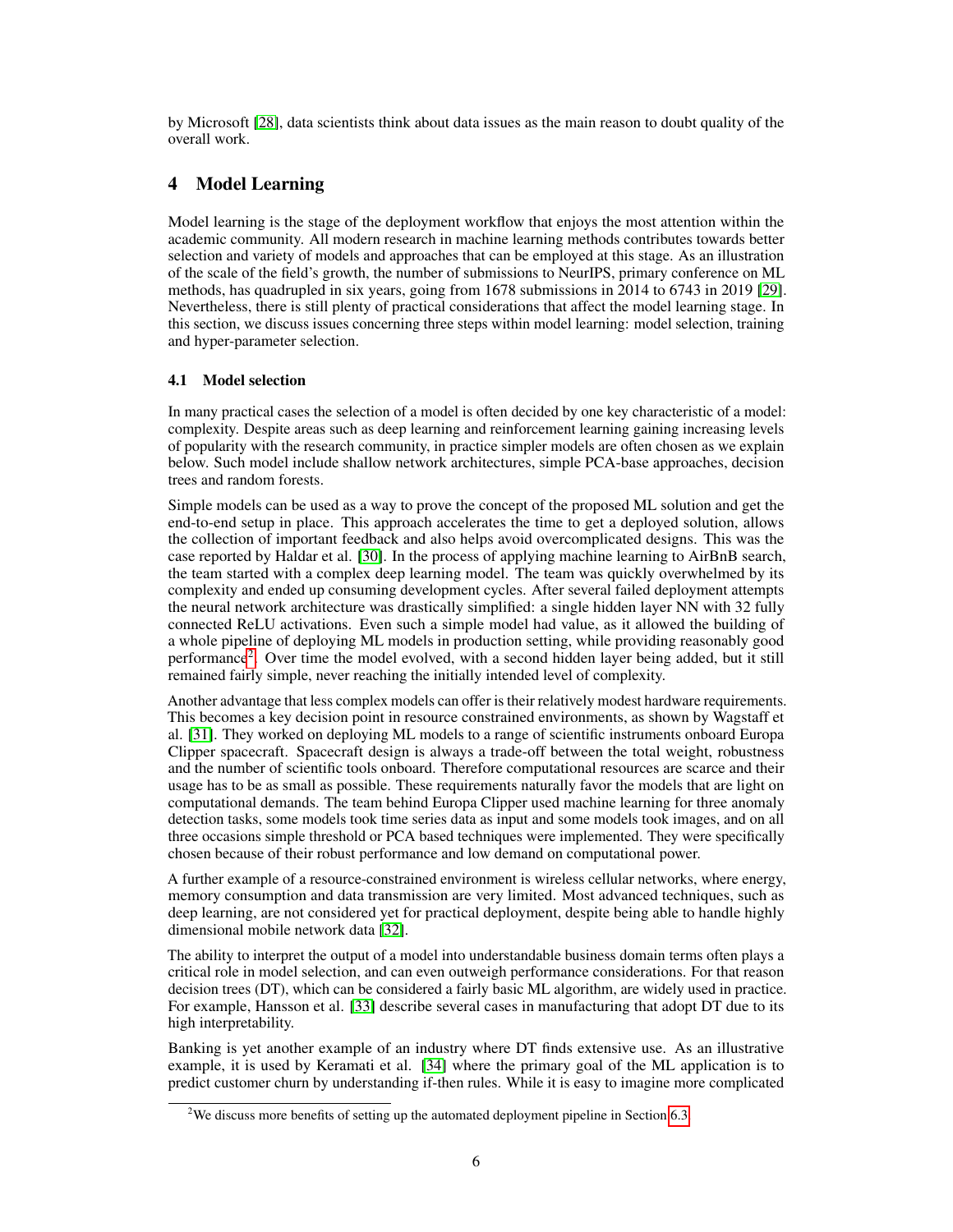models learning the eventual input-output relationship for this specific problem, interpretability is key requirement here because of the need to identify the features of churners. The authors found DT to be the best model to fulfill this requirement.

Nevertheless, deep learning (DL) is commonly used for practical background tasks that require analysis a large amount of previously acquired data. This notion is exemplified by the field of unmanned aerial vehicles (UAV) [\[35\]](#page-16-19). Image sensors are commonplace in UAVs due to their low cost, low weight, and low power consumption. Consequently, processing images acquired from sensors is the main way of exploiting excellent capabilities in processing and presentation of raw data that DL offers. But computational resource demands still remain the main blocker for deploying DL as an online processing instrument on board of UAVs.

### 4.2 Training

One of the biggest concern with model training is the economic cost associated with carrying the training stage due to the computational resources required. This is certainly true in the field of natural language processing (NLP), as illustrated by Sharir et al. [\[36\]](#page-17-0). The authors observe that while the cost of individual floating-point operations is decreasing, the overall cost of training NLP is only growing. They took one of the state-of-the-art models in the field, BERT [\[37\]](#page-17-1), and found out that depending on the chosen model size full training procedure can cost anywhere between \$50k and \$1.6m, which is unaffordable for most research institutions and even companies. The authors observe that training dataset size, number of model parameters and number of operations utilized by the training procedure are all contributing towards the overall cost. Of particular importance here is the second factor: novel NLP models are already using billions of parameters, and this number is expected to increase further in the nearest future [\[38\]](#page-17-2).

A related concern is raised by Strubell et al. [\[39\]](#page-17-3) regarding the impact the training of ML models has on the environment. By consuming more and more computational resources, ML models training is driving up the energy consumption and greenhouse gas emissions. According to the estimates provided in the paper, one full training cycle utilizing neural architecture search emits the amount of  $CO<sub>2</sub>$  comparable to what four average cars emit in their whole lifetime. The authors stress how important it is for researchers to be aware of such impact of model training, and argue that community should give higher priority to computationally efficient hardware and algorithms.

### 4.3 Hyper-parameter selection

In addition to parameters that are learned during the training process, many ML models also define several hyper-parameters. Hyper-parameter optimization (HPO) is the process of choosing the optimal set of these hyper-parameters. Most HPO techniques involve multiple training cycles of the ML model. Besides, the size of HPO task grows exponentially with each new hyper-parameter, because it adds a new dimension to the search space. As discussed by Yang and Shami [\[40\]](#page-17-4), these considerations make HPO techniques very expensive and resource-heavy in practice, especially for applications of deep learning. Even approaches like Hyperband [\[41\]](#page-17-5) or Bayesian optimization [\[42\]](#page-17-6), that are specifically designed to minimize the number of training cycles needed, are still not able to deal with certain problems due to the complexity of the models or the size of the datasets.

HPO often needs to take into account specific requirements imposed by the environment where the model will run. This is exemplified by Marculescu et al. [\[43\]](#page-17-7) in the context of hardware-aware ML. In order to deploy models to embedded and mobile devices, one needs to be well aware of energy and memory constraints imposed by such devices. This creates a need for customized hardware-aware optimization techniques that co-optimize for the accuracy of the model and the hardware efficiency.

# 5 Model Verification

The goal of the model verification stage is multifaceted, because an ML model should generalize well to unseen inputs, demonstrate reasonable handling of edge cases and overall robustness, as well as satisfy all functional requirements. In this section, we discuss issues concerning three steps within model verification: requirement encoding, formal verification and test-based verification.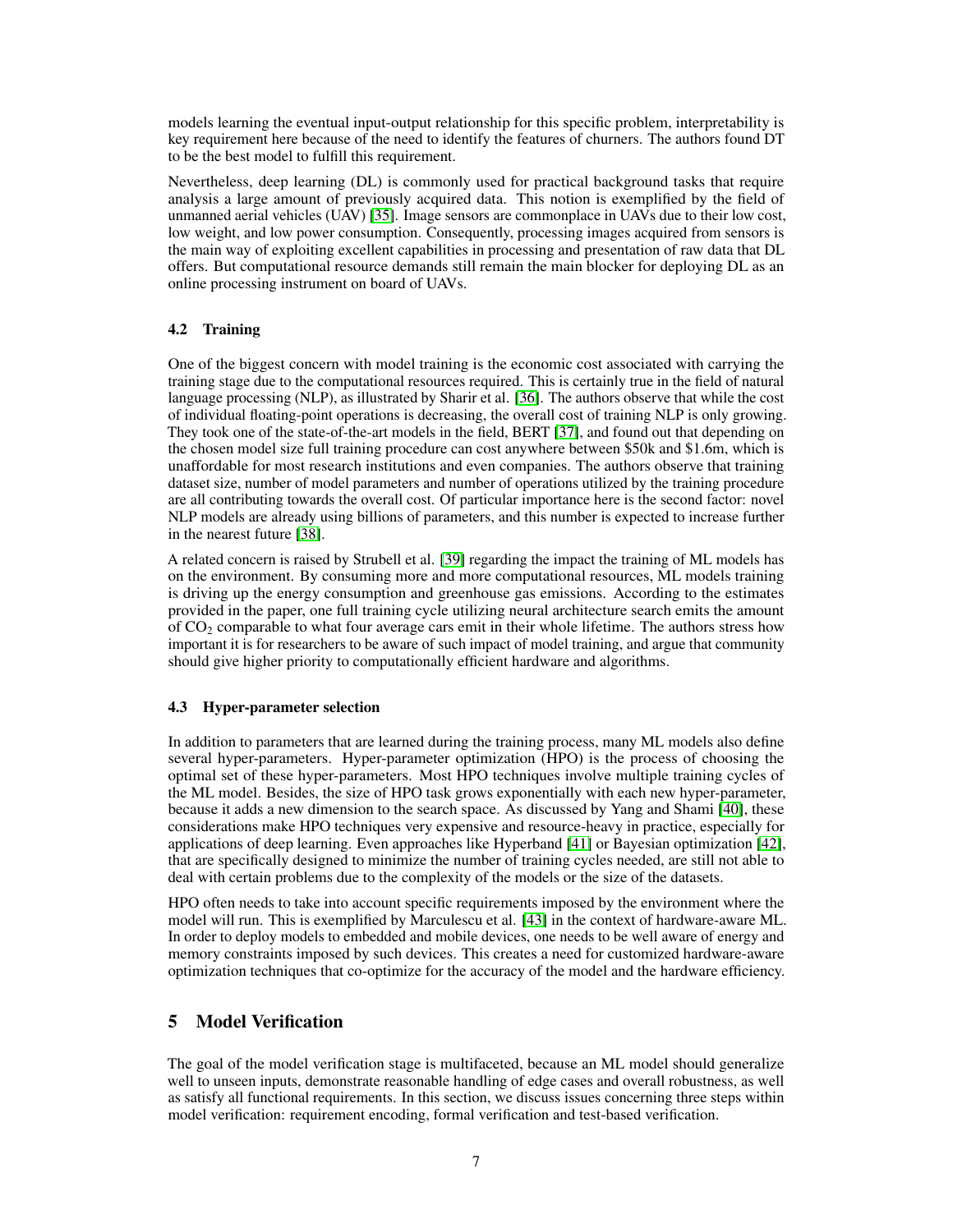### <span id="page-7-0"></span>5.1 Requirement encoding

Defining requirements for a machine learning model is a crucial prerequisite of testing activities. It often turns out that an increase in model performance does not translate into a gain in business value, as Booking.com discovered after deploying 150 models into production [\[44\]](#page-17-8). Therefore more specific metrics need to be defined and measured, such as KPIs and other business driven measures. In the case of Booking.com such metrics included conversion, customer service tickets or cancellations. Cross-disciplinary effort is needed to even define such metrics, as understanding from modeling, engineering and business angles is required. Once defined, these metrics are used for monitoring of the production environment and for quality control of model updates.

Besides, simply measuring the accuracy of the ML model is not enough to understand its performance. Essentially, performance metrics should reflect audience priorities. For instance Sato et al. [\[45\]](#page-17-9) recommend validating models for bias and fairness, while in the case described by Wagstaff et al. [\[31\]](#page-16-15) controlling for consumption of spacecraft resources is crucial.

### 5.2 Formal Verification

The formal verification step verifies that the model functionality follows the requirements defined within the scope of the project. Such verification could include mathematical proofs of correctness or numerical estimates of output error bounds, but as Ashmore et. al. [\[14\]](#page-15-13) point out this rarely happens in practice. More often quality standards are being formally set via extensive regulatory frameworks.

An example of where ML solutions have to adhere to regulations is the banking industry [\[46\]](#page-17-10). This requirement was developed in the aftermath of the global financial crisis, as the industry realized that there was a need for heightened scrutiny towards models. As a consequence an increased level of regulatory control is now being applied to the processes that define how the models are built, approved and maintained. For instance, official guidelines has been published by the UK's Prudential Regulation Authority [\[47\]](#page-17-11) and European Central Bank [\[48\]](#page-17-12). These guidelines require model risk frameworks to be in place for all business decision-making solutions, and implementation of such frameworks requires developers to have extensive tests suites in order to understand behavior of their ML models. The formal verification step in that context means ensuring that the model meets all criteria set by the corresponding regulations.

Regulatory frameworks share similarities with country-wide policies, which we discuss in greater details in Section [7.1.](#page-10-0)

### 5.3 Test-based Verification

Test-based verification is intended for ensuring that the model generalizes well to the previously unseen data. While collecting validation dataset is usually not a problem, as it can be derived from splitting the training dataset, it may not be enough for production deployment.

In an ideal scenario testing is done in a real-life setting, where business driven metrics can be observed, as we discussed in Section [5.1.](#page-7-0) Full scale testing in real-world environment can be challenging for a variety of safety, security and scale reasons, and is often substituted with testing in simulation. That is the case for models for autonomous vehicles control [\[26\]](#page-16-10). Simulations are cheaper, faster to run, and provide flexibility to create situations rarely encountered in real life. Thanks to these advantages, simulations are becoming prevalent in this field. However, it is important to remember that simulation-based testing hinges on assumptions made by simulation developers, and therefore cannot be considered a full replacement for real-world testing. Even small variations between simulation and real world can have drastic effects on the system behavior, and therefore the authors conclude that validation of the model and simulation environment alone is not enough for autonomous vehicles. This point is emphasized further by the experiences from the field of reinforcement learning [\[25\]](#page-16-9), where use of simulations is a de-facto standard for training agents.

In addition, the dataset itself also needs to be constantly validated to ensure data errors do not creep into the pipeline and do not affect the overall quality. Breck et al. [\[49\]](#page-17-13) argue that one of the most common scenarios when issues in data can go unnoticed is the setup where data generation is decoupled from the ML pipeline. There could be multiple reasons for such issues to appear, including bugs in code, feedback loops, changes in data dependencies. Data errors can propagate and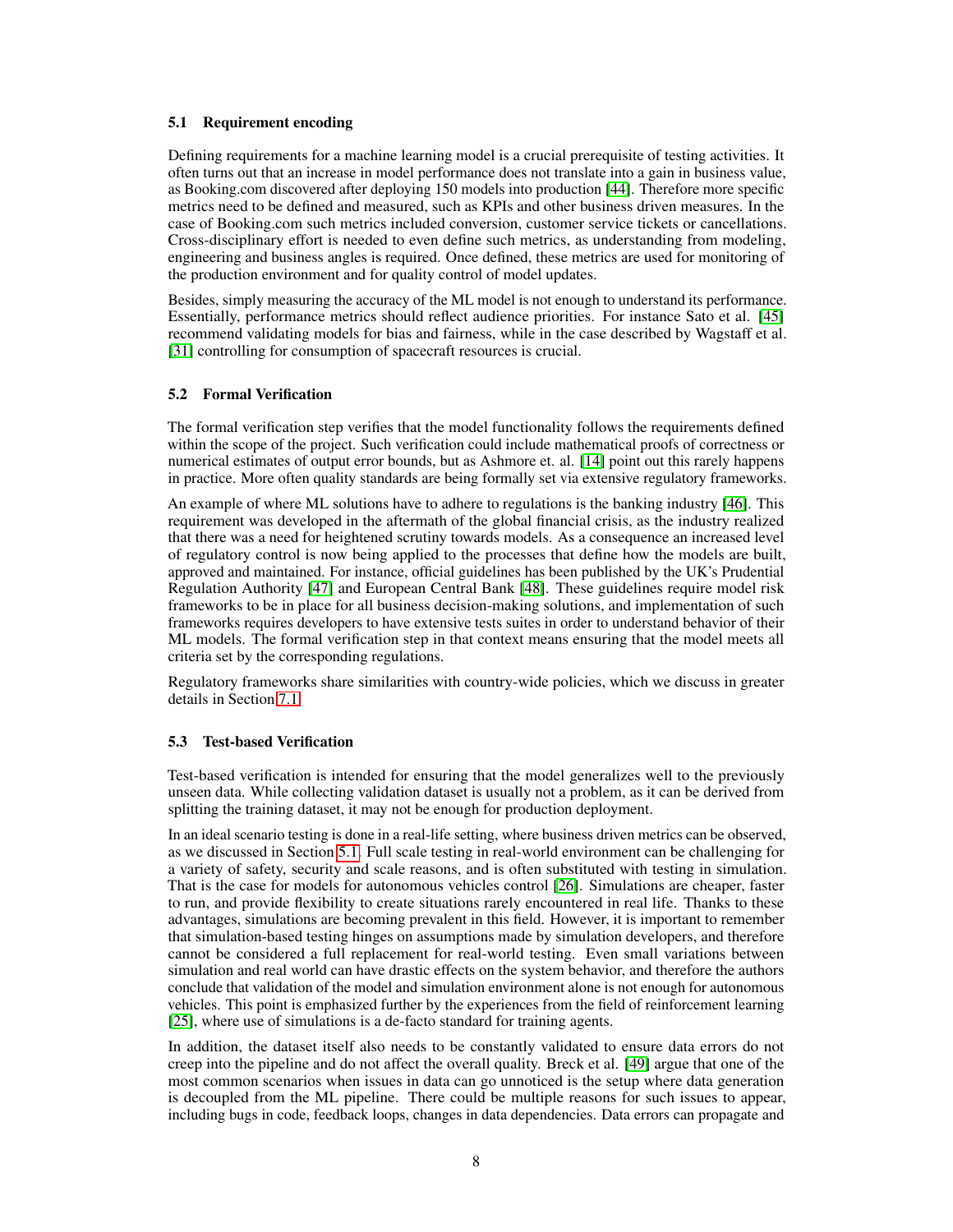manifest themselves at different stages of the pipeline, therefore it is imperative to catch them early by including data validation routines into the ML pipeline.

# 6 Model Deployment

Machine learning systems running in production are complex software systems that have to be maintained over time. This presents developers with another set of challenges, some of which are shared with running regular software services, and some are unique to ML.

There is a separate discipline in engineering, called DevOps, that focuses on techniques and tools required to successfully maintain and support existing production systems. Consequently, there is a necessity to apply DevOps principles to ML systems. However, even though some of the DevOps principles apply directly, there is also a number of challenges unique to productionizing machine learning. This is discussed in detail by Dang et al. [\[50\]](#page-17-14) which uses the term AIOps for DevOps tasks for ML systems. Some of the challenges mentioned include lack of high quality telemetry data as well as no standard way to collect it, difficulty in acquiring labels which makes supervised learning approaches inapplicable<sup>[3](#page-8-0)</sup> and lack of agreed best practices around handling of machine learning models. In this section, we discuss issues concerning three steps within model deployment: integration, monitoring and updating.

# 6.1 Integration

The model integration step constitutes of two main activities: building the infrastructure to run the model and implementing the model itself in a form that can be consumed and supported. While the former is a topic that belongs almost entirely in systems engineering and therefore lies out of scope of this work, the latter is of interest for our study, as it exposes important aspects at the intersection of ML and software engineering. In fact, many concepts that are routinely used in software engineering are now being reinvented in the ML context.

Code reuse is a common topic in software engineering, and ML can benefit from adopting the same mindset. Reuse of data and models can directly translate into savings in terms of time, effort or infrastructure. An illustrative case is the approach Pinterest took towards learning image embeddings [\[51\]](#page-17-15). There are three models used in Pinterest internally which use similar embeddings, and initially they were maintained completely separately, in order to make it possible to iterate on the models individually. However, this created engineering challenges, as every effort in working with these embeddings had to be multiplied by three. Therefore the team decided to investigate the possibility of learning universal set of embeddings. It turned out to be possible, and this reuse ended up simplifying their deployment pipelines as well as improving performance on individual tasks.

A broad selection of engineering problems that machine learning practitioners now face is given in Sculley et al. [\[52\]](#page-17-16). Most of them are considered anti-patterns in engineering, but are currently widespread in machine learning software. Some of these issues, such as abstraction boundaries erosion and correction cascades, are caused by the fact that ML is used in cases where the software has to take explicit dependency on external data. Others, such as glue code or pipeline jungles, stem from the general tendency in the field to develop general-purpose software packages. Yet another source of problems discussed in the paper is the configuration debt, which is caused by the fact that ML systems, besides all configurations a regular software system may require, add a sizable number of ML-specific configuration settings that have to be set and maintained.

Researchers and software engineers often find themselves working together on the same project aiming to reach a business goal with a machine learning approach. On surface there seems to be a clear separation of responsibilities: researchers produce the model while engineers build infrastructure to run it. In reality, their areas of concern often overlap when considering the development process, model inputs and outputs and performance metrics. Contributors in both roles often work on the same code. Thus it is beneficial to loop researchers into the whole development journey, making sure they own the product code base along with the engineers, use the same version control and participate in code reviews. Despite obvious onboarding and slow-start challenges, this approach was seen to bring long term benefits in terms of speed and quality of product delivery [\[12\]](#page-15-11).

<span id="page-8-0"></span><sup>&</sup>lt;sup>3</sup>Please refer to Section [3.3](#page-4-0) for detailed discussion about data labeling.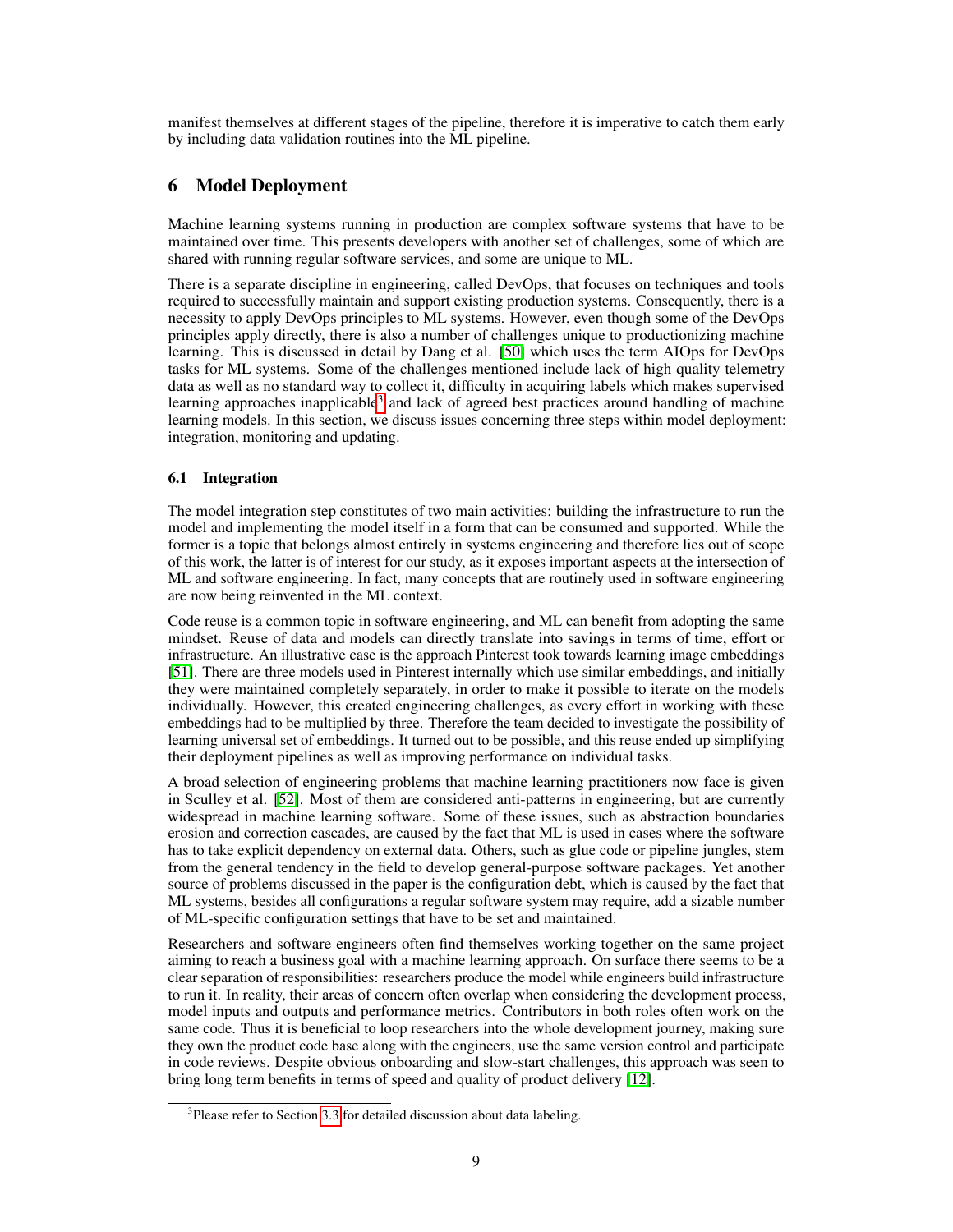### <span id="page-9-1"></span>6.2 Monitoring

Monitoring is one of the issues associated with maintaining machine learning systems as reported by Sculley et al. [\[52\]](#page-17-16). The community is in the early stages of understanding what are the key metrics of data and models to monitor and how to alarm on them. Monitoring of evolving input data, prediction bias and overall performance of ML models is an open problem. Another maintenance issue highlighted by this paper that is specific to data-driven decision making is feedback loops. ML models in production can influence their own behavior over time via regular retraining. While making sure the model stays up to date, it is possible to create feedback loop where the input to the model is being adjusted to influence its behavior. This can be done intentionally, as well as happen inadvertently which is a unique challenge when running live ML systems.

Klaise et al. [\[53\]](#page-17-17) point out the importance of outlier detection as a key instrument to flag model predictions that cannot be used in a production setting. The authors name two reasons for such predictions to occur: the inability of the models to generalize outside of the training dataset and also overconfident predictions on out-of-distribution instances due to poor calibration. Deployment of the outlier detector can be a challenge in its own right, because labeled outlier data is scarce, and the detector training often becomes a semi-supervised or even an unsupervised problem.

Additional insight on monitoring of ML systems can be found in Ackermann et al. [\[54\]](#page-17-18). This paper describes an early intervention system (EIS) for two police departments in the US. On the surface their monitoring objectives seem completely standard: data integrity checks, anomaly detection and performance metrics. One would expect to be able to use out-of-the-box tooling for these tasks. However, the authors explain that they had to build all these checks from scratch in order to maintain good model performance. For instance, the data integrity check meant verifying updates of a certain input table and checksums on historical records, performance metric was defined in terms of the number of changes in top *k* outputs, and anomalies were tracked on rank-order correlations over time. All of these monitoring tools required considerable investigation and implementation. This experience report highlights a common problem with currently available end-to-end ML platforms: the final ML solutions are usually so sensitive to problem's specifics that out-of-the-box tooling does not fit their needs well.

As a final remark we note that there is an overlap between choice of metrics for monitoring and validation. The latter topic is discussed in Section [5.1.](#page-7-0)

### <span id="page-9-0"></span>6.3 Updating

Once the initial deployment of the model is completed, it is often necessary to be able to update the model later on in order to make sure it always reflects the most recent trends in data and the environment. There are multiple techniques for adapting models to a new data, including scheduled regular retraining and continual learning [\[55\]](#page-17-19). Nevertheless in production setting model updating is also affected by practical considerations.

A particularly important problem that directly impacts the quality and frequency of model update procedure is the concept drift. Concept drift in ML is understood as changes observed in joint distribution  $p(X, y)$ , where X is the model input and y is the model output. Undetected, this phenomenon can have major adverse effects on model performance, as is shown by Jameel et al. [\[56\]](#page-18-0) for classification problems or by Celik and Vanschoren [\[57\]](#page-18-1) in AutoML context. Concept drift can arise due to a wide variety of reasons. For example, the finance industry faced turbulent changes as the financial crisis of 2008 was unfolding, and if advanced detection techniques were employed it could have provided additional insights into the ongoing crisis, as explained by Masegosa et al. [\[58\]](#page-18-2). Changes in data can also be caused by inability to avoid fluctuations in the data collection procedure, as described in paper Langenkämper et al. [\[59\]](#page-18-3) which studies the effects of slight changes in marine images capturing gear and location on deep learning models' performance. Data shifts can have noticeable consequences even when occurring at microscopic scale, as Zenisek et al. [\[60\]](#page-18-4) show in their research on predictive maintenance for wear and tear of industrial machinery. Even though concept drift has been known for decades [\[61\]](#page-18-5), these examples show that it remains a critical problem for applications of ML today.

On top of the question of when to retrain the model to keep it up to date, there is an infrastructural question on how to deliver the model artifact to the production environment. In software engineering such tasks are commonly solved with continuous delivery (CD), which is an approach for accelerating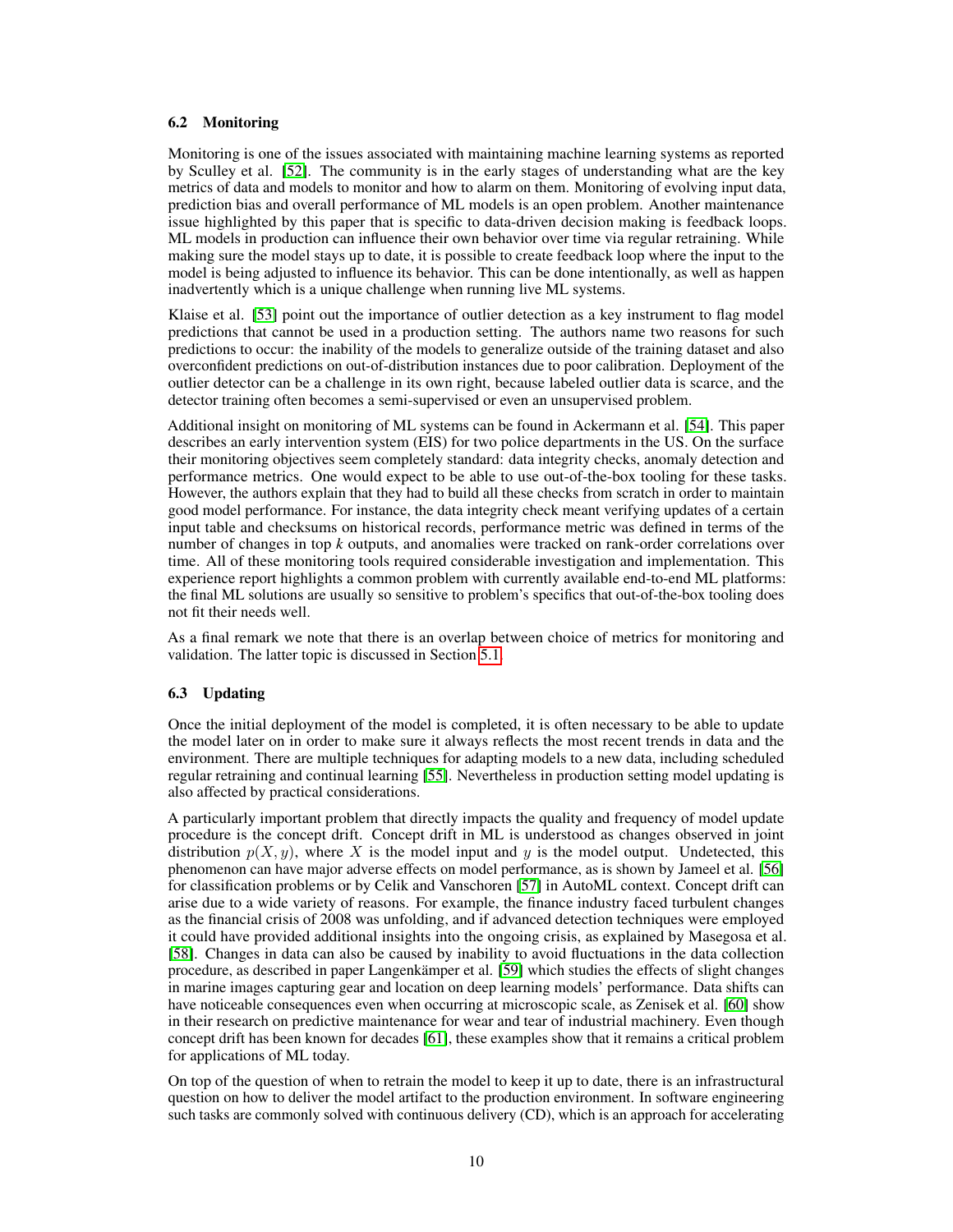development cycle by building an automated pipeline for building, testing and deploying software changes. CD for machine learning solutions is complicated because, unlike in regular software products where changes only happen in the code, ML solutions experience change along three axis: the code, the model and the data. An attempt to formulate CD for ML as a separate discipline can be seen in Sato et al. [\[45\]](#page-17-9). This work describes the pieces involved and the tools that can be used at each step of building the full pipeline. A direct illustration of benefits that a full CD pipeline can bring to the real-life ML solution can be found in Wider and Deger [\[62\]](#page-18-6).

### 7 Cross-cutting aspects

In this section we describe three additional aspects that ML projects have to consider: ethics, end users' trust and security. These aspects can affect every stage of the deployment pipeline.

### <span id="page-10-0"></span>7.1 Ethics

Ethical considerations should always inform data collection activities. As stated in the report on ethical AI produced by the Alan Turing Institute [\[63\]](#page-18-7), "it is essential to establish a continuous chain of human responsibility across the whole AI project delivery workflow". If researchers and developers do not follow this recommendation, complications may come up due to a variety of reasons: breach of governmental regulations, unjustifiable outcomes, aggravation of existing issues, and more [\[63\]](#page-18-7).

Various countries have produced regulations to protect personal data rights. The more sensitive is the information collected from the individual, the severer are the regulations governing its use. And of course industry that deals with some of the most sensitive information is healthcare. According to Han et al. [\[64\]](#page-18-8), many countries have strict laws in place to protect data of patients, which makes adoption of ML in healthcare particularly difficult. Examples of such regulations include the General Data Protection Regulation in European Union [\[65\]](#page-18-9) and ethical screening laws in a range of Asian countries [\[66\]](#page-18-10). On one hand there is no doubt that these rules are absolutely necessary to make sure people are comfortable with their data being used. On the other hand amount of reviews, software updates and cycles of data collection/annotation that is required makes it exceptionally hard to keep up with technical advances in ML, as Han et al. [\[64\]](#page-18-8) explain following their experience deploying ML solutions in healthcare sector in Japan.

Companies should not be focusing solely on the technological side of their solutions, as DeepMind and Royal Free NHS Foundation Trust have discovered while working on Streams, an application for automatic review of test results for serious conditions [\[67\]](#page-18-11). Their initial collaboration was not specific enough on the use of patient data and on patient involvement overall, which triggered an investigation on their compliance with data protection regulations. The revised collaboration agreement was far more comprehensive and included patient and public engagement strategy in order to ensure data is being used ethically.

Since ML models use previously seen data to make decisions, they can worsen issues that already exist in data. This effect in the field of criminal justice is discussed in detail by O'Neil [\[68\]](#page-18-12). Models that calculate person's criminal "risk score" are often marketed as a way to remove human bias. Nevertheless, they use seemingly neutral demographic information that often ends up serving as a proxy. As a result, people are disadvantaged on the basis of race or income.

Likewise, Soden et al. [\[69\]](#page-18-13) mention aggravation of social inequalities through use of biased training datasets as one of the main concerns in applying ML to Disaster Risk Management (DRM) field. Furthermore, it is argued that ML causes privacy and security concerns in Fragility, Conflict and Violence settings through combination of previously distinct datasets. Reducing role of both experts and general public is also seen as an ethical issue by DRM professionals. Some of these issues are studied by the branch of machine learning known as Fairness in ML [\[70\]](#page-18-14). We discuss related cross-cutting security concerns in Section [7.3.](#page-12-0)

An interesting ethical aspect arises in usage of ML in the field of creative arts, discussed by Anantrasirichai and Bull [\[71\]](#page-18-15). When a trained model is used to create a piece of visual art, it is not entirely clear where the authorship of this piece resides. The questions of originality therefore requires a special attention. Closely related with this question is the growing concern of fake content being generated with ML, which can be easily used for the wrong purposes [\[72\]](#page-18-16).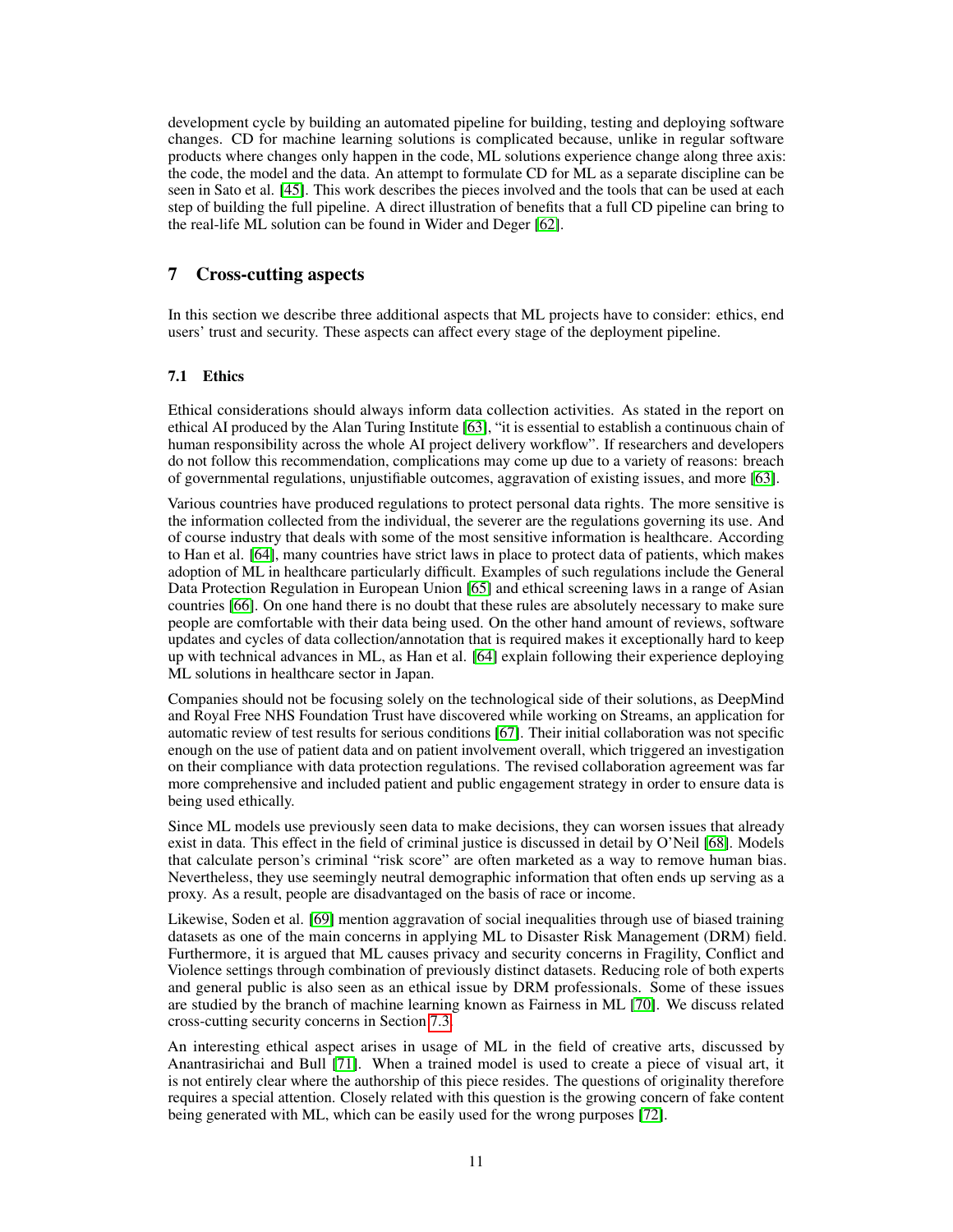Another facet of ethical issues encountered by machine leaning is the data based decision making. As machine learning tools become utilized in critical decision making processes ethical concerns with their usage grow. Illustrative note is made by Muthiah et al. [\[73\]](#page-18-17). Their system of predicting civil unrest, called EMBERS, is designed to be used as a forecasting and communication tool, however authors remark that it can also be potentially misused by governments, either due to misunderstanding of its role in society, or intentionally.

### 7.2 End users' trust

ML is often met cautiously by the end users [\[74\]](#page-18-18), [\[3\]](#page-15-2), [\[75\]](#page-19-0). On their own accord models provide minimal explanations, which makes it difficult to persuade end users in their utility [\[64\]](#page-18-8). In order to convince users to trust ML based solutions, time has to be invested to build that trust. In this section, we explore ways in which that is done in practice.

If an application has a well-defined accessible audience, getting these people involved early in the project is an efficient way to foster their confidence in the end product. This approach is very common in medicine, because the end product is often targeted at a well defined group of healthcare workers. One example is the project called Sepsis Watch [\[76\]](#page-19-1). In this project the goal was to build a model that estimates patient's risk of developing sepsis. It was not the first attempt at automating this prediction, and since previous attempts were considered failures, medical personnel were skeptical about eventual success of Sepsis Watch. To overcome this skepticism, the team prioritized building trust, by:

- Building strong communication channels;
- Sharing with stakeholders progress towards developing the goal instead of showing technical advances;
- Establishing mechanisms for public and external accountability;
- Engaging both front-line clinicians and enterprise-level decision makers at early stages of the project.

One of the key messages of this work is that model interpretability has limits as a trust-building tool, and other ways to achieve high credibility with the end users should be considered. While it may sound controversial, in fact it aligns with conclusions made by "Project explAIn" which found that relative importance of explanations of AI decisions varies by context [\[77\]](#page-19-2).

Similar argument is made by Soden et al. [\[69\]](#page-18-13), who explore an impact ML has on disaster risk management (DRM). Due to growing complexity of the ML solutions deployed, it is becoming increasingly hard for public to participate and consequently to trust the ML-based DRM services, such as flooding area estimates or prediction of damage from a hurricane. As a mitigation measure the authors recommend making development of these solutions as transparent as possible, by taking into account voice of residents in the areas portrayed by models as "at risk" and relying on open software and data whenever possible.

A reasonable approach towards building trustworthy products is investing time in specialised user interfaces with tailored user experience. Developers of Firebird [\[22\]](#page-16-6), a system that helps identify priority targets for fire inspection in the city of Atlanta, USA, found that the best way to introduce ML solution as a replacement of the previously used pen-and-paper method was to develop a user interface that presented the results of modelling in a way that the end users (fire officers and inspectors in the Fire dept) found most useful and clear. Similar experience is reported by Ackermann et al. [\[54\]](#page-17-18).

Authors of EMBERS [\[73\]](#page-18-17), a system that forecasts population-level events (such as protest), in Latin America, noticed that their users have two modes of using the system: (a) high recall: obtain most events, and then filter them using other methods; (b) high precision: focus on specific area or specific hypothesis. To improve the user experience and thus increase their confidence in the product, user interface was improved to easily support both modes. This case study emphasizes the importance of context-aware personalization for ML systems' interfaces, one of the key observations delivered by Project explAIn [\[77\]](#page-19-2).

Budd et al. [\[24\]](#page-16-8) show that interface design directly impacts quality of applications built to collect annotations for unlabeled data. They discuss a range of projects that collected labels for medical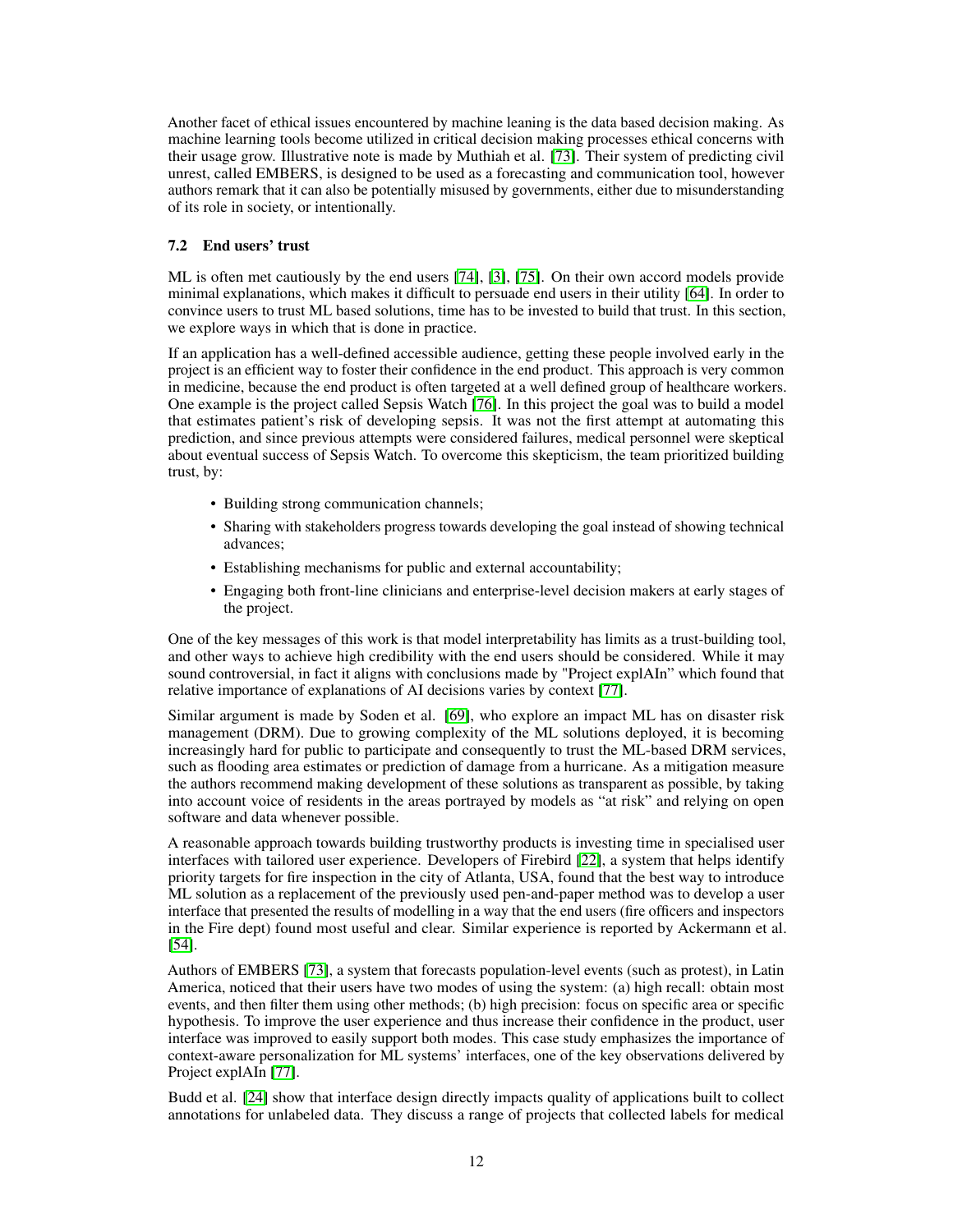images, all of which benefited from well designed user interface. The authors conclude that end user interface plays a large part in overall success of the annotation applications.

Finally, the solutions based on models whose decisions can be explained are preferred when the target audience has experience and an understanding of ML. Bhatt et al. [\[11\]](#page-15-10) analyzed explainability as a feature of machine learning models deployed within enterprises, and found that it is a musthave requirement for most of the stakeholders, including executives, ML engineers, regulators, and others. Moreover, their survey showed that explainability score is a desired model metric, along with measures of fairness and robustness.

### <span id="page-12-0"></span>7.3 Security

Machine Learning opens up new threat vectors across the whole ML deployment workflow as described by Kumar et al. [\[78\]](#page-19-3). Specialised adversarial attacks for ML can occur on the model itself, the data used for training but also the resulting predictions. The field of adversarial machine learning studies the effect of such attacks against ML models and how to protect against them [\[79,](#page-19-4) [80\]](#page-19-5). Recent work from Kumar et al. found that industry practitioners are not equipped to protect, detect and respond to attacks on their ML systems [\[81\]](#page-19-6). In this section, we describe the three most common attacks reported in practice which affects deployed ML models: data poisoning, model stealing and model inversion. We focus specifically on adversarial machine learning and consider other related general security concerns in deploying systems such as access control and code vulnerabilities beyond the scope of our work.

In data poisoning, the goal of the adversarial attack is to deliberately corrupt the integrity of the model during the training phase in order to manipulate the produced results. Poisoning attacks are particularly relevant in situations where the machine learning model is continuously updated with new incoming training data. Jagielski et al. reported that in a medical setting using a linear model, the introduction of specific malicious samples with a 8% poisoning rate in the training set resulted in incorrect dosage for half of the patients [\[82\]](#page-19-7).

Data poisoning can also occur as a result of a coordinated collective effort that exploits feedback loops we have discussed in Section [6.2,](#page-9-1) as it happened with Microsoft's Twitter bot Tay [\[83\]](#page-19-8). Tay was designed to improve its understanding of the language over time, but was quickly inundated with a large number of deliberately malevolent tweets. Within 16 hours of its release a troubling percentage of Tay's messages were abusive or offensive, and the bot was taken down.

Another type of adversarial attack is reverse engineering a deployed model by querying its inputs (e.g. via a public prediction API) and monitoring the outputs. The adversarial queries are crafted to maximize the extraction of information about the model in order to train a substitute model. This type of attack is referred to as model stealing. In a nutshell, this attack results in loss of intellectual property which could be a key business advantage for the defender. Tramèr et al. [\[84\]](#page-19-9) have shown that it is possible to replicate models deployed in production from ML services offered by Google, Amazon and Microsoft across a range of ML algorithms including logistic regression, decision trees, SVMs and neural networks. In their work, they report the number of queries ranging from 650 to 4013 to extract an equivalent model and in time ranging from 70s to 2088s.

A related attack is that of model inversion where the goal of the adversarial attack is recover parts of the private training set, thereby breaking its confidentialty. Fredrikson et al. have shown that they could recover training data by exploiting models that report confidence values along their predictions [\[85\]](#page-19-10). Veale et al. [\[86\]](#page-19-11) emphasize the importance of protecting against model inversion attacks as a critical step towards compliance with data protection laws such as GDPR.

# 8 Discussion of potential solutions

This survey looked at case studies from a variety of industries: computer networks, manufacturing, space exploration, law enforcement, banking, and more. However, further growths of ML adoption can be severely hindered by poor deployment experience. To make the ML deployment scalable and accessible to every business that may benefit from it, it is important to understand the most critical pain points and to provide tools, services and best practices that address those points. We see this survey as an initial step in this direction: by recognizing the most common challenges currently being reported we hope to foster an active discussion within the academic community about what possible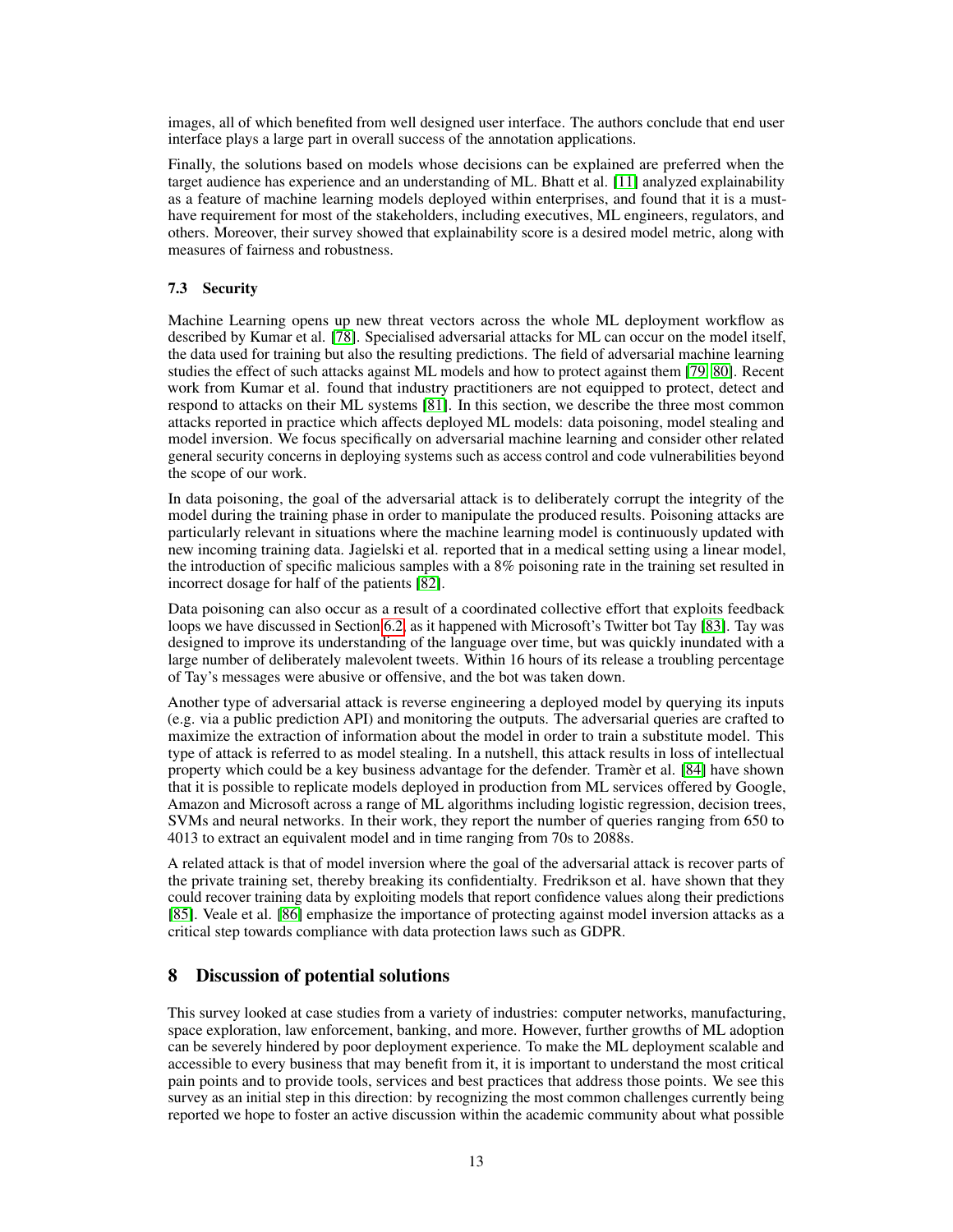solutions might be. We classify possible research avenues for solutions into two categories, which we discuss below.

### <span id="page-13-0"></span>8.1 Tools and services

The market for machine learning tools and services is experiencing rapid growth [\[87\]](#page-19-12). As a result, tools for individual deployment problems are continuously developed and released. For some of the problems we have highlighted, making use of the right specific tool is an entirely reasonable approach.

For example, this is most likely the case for operational maintenance of ML models. Many platforms on the market offer end-to-end experience for the user, taking care of such things as data storage, retraining and deployment. Examples include AWS SageMaker [\[88\]](#page-19-13), Microsoft AzureML [\[89\]](#page-19-14), Uber Michelangelo [\[90\]](#page-19-15), TensorFlow TFX [\[91\]](#page-19-16), MLflow [\[92\]](#page-19-17) and more. A typical ML platform would include, among other features, data storage facility, model hosting with APIs for training and inference operations, a set of common metrics to monitor model health and an interface to accept custom changes from the user. By offering managed infrastructure and a range of out-of-the-box implementations for common tasks such platforms greatly reduce operational burden associated with maintaining the ML model in production.

Quality assurance also looks to be an area where better tools can be of much assistance. As mentioned in Section [3,](#page-2-0) data integrity plays a big part in quality control, and is an active branch of research [\[18\]](#page-16-2). Models themselves can also greatly benefit from development of a test suite to verify their behavior. This is normally done by trial and error, but more formal approaches are being developed, as is the case with CheckList methodology for NLP models [\[93\]](#page-19-18).

As discussed in Section [3.3,](#page-4-0) obtaining labels is often a problem with real world data. Weak supervision has emerged as a separate field of ML which looks for ways to address this challenge. Consequently, a number of weak supervision libraries are now actively used within the community, and show promising results in industrial applications. Some of the most popular tools include Snorkel [\[94\]](#page-19-19), Snuba [\[95\]](#page-20-0) and cleanlab [\[96\]](#page-20-1).

Using specific tools for solving individual problems is a straightforward approach. However practitioners need to be aware that by using a particular tool they introduce an additional dependency into their solution. While a single additional dependency seems manageable, their number can quickly grow and become a maintenance burden. Besides, as we mentioned above, new tools for ML are being released constantly, thus presenting practitioners with the dilemma of choosing the right tool by learning its strength and shortcomings.

# 8.2 Holistic approaches

Even though ML deployments require a certain amount of software development, ML projects are fundamentally different from traditional software engineering projects, and we argue they need a different approach. The main differences arise from unique activities like data discovery, dataset preparation, model training, deployment success measurement etc. Some of these activities cannot be defined precisely enough to have a reliable time estimate, some assume huge potential risks, and some make it difficult to measure the overall added value of the project. Therefore ML deployments do not lend themselves well to widespread approaches to software engineering management paradigms, and neither to common software architectural patterns.

Data Oriented Architectures (DOA, [\[97\]](#page-20-2), [\[98\]](#page-20-3)) is an example of an idea that suggests rethinking how things are normally approached in software development, and by doing so promises to solve quite a few issues we have discussed in this survey. Specifically, the idea behind DOA is to consider replacing micro-service architecture, widespread in current enterprise systems, with streamingbased architecture, thus making data flowing between elements of business logic more explicit and accessible. Micro-service architectures have been successful in supporting high scalability and embracing the single responsibility principle. However, they also make data flows hard to trace, and it is up to owners of every individual service to make sure inputs and outputs are being stored in a consistent form. DOA provides a solution to this problem by moving data to streams flowing between stateless execution nodes, thus making data available and traceable by design, therefore making simpler the tasks of data discovery, collection and labeling. In its essence DOA proposes to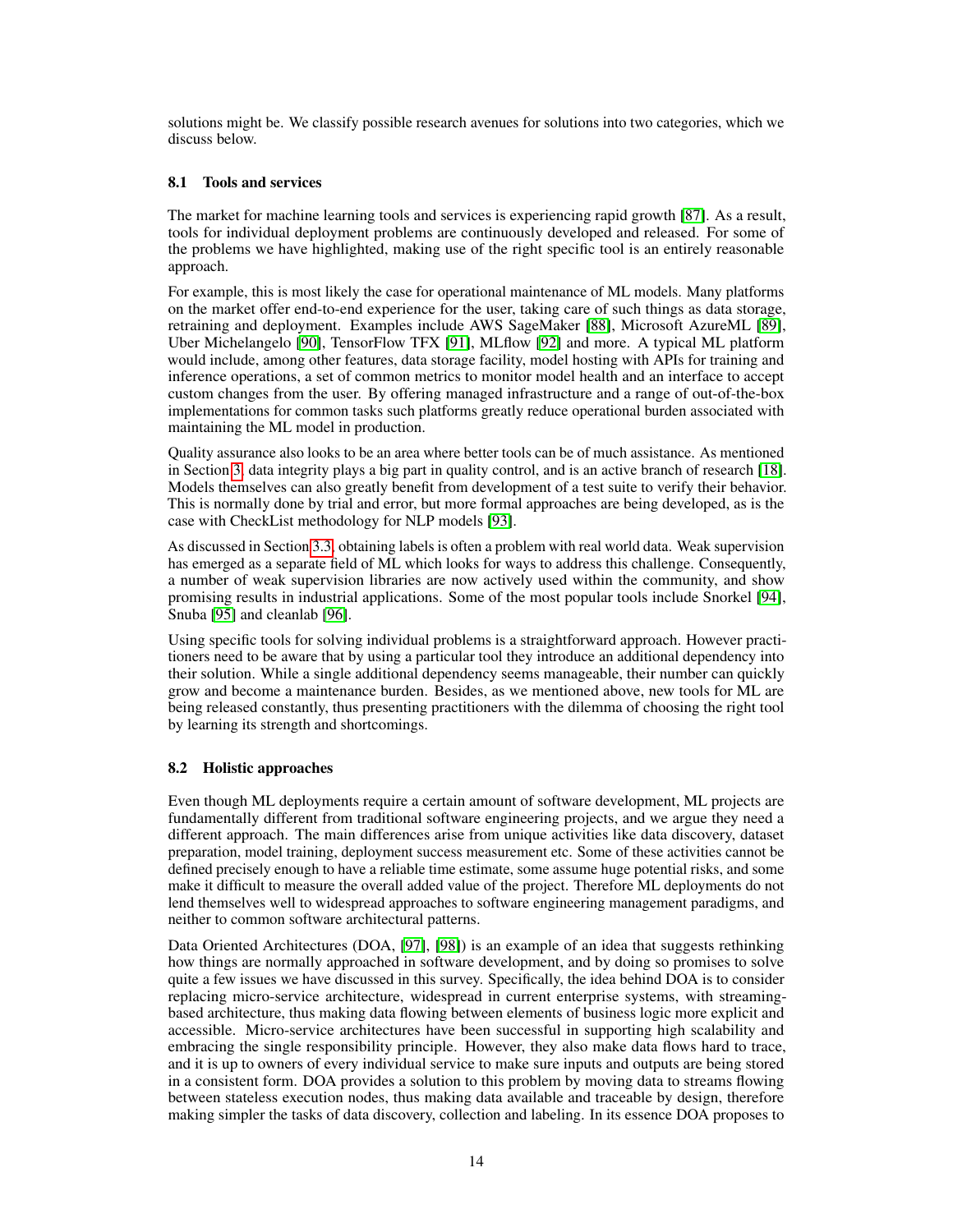acknowledge that modern systems are often data-driven, and therefore need to prioritize data in their architectural principles.

As noted above, ML projects normally do not fit well with commonly used management processes, such as Scrum or Waterfall. Therefore it makes sense to consider processes tailored specifically for ML. One such attempt is done by Lavin et. al. [\[99\]](#page-20-4), who propose Technology Readiness Levels for ML (TRL4ML) framework. TRL4ML describes a process of producing robust ML systems that takes into account key differences between ML and traditional software engineering.

A very widespread practice in software engineering is to define a set of guidelines and best practices to help developers make decisions at various stages of the development process. These guidelines can cover a wide range of questions, from variable names to execution environment setup. Similarly, Zinkevich [\[100\]](#page-20-5) compiled a collection of best practices for machine learning that are utilized in Google. While this cannot be viewed as a coherent paradigm towards doing ML deployment, this document gives practical advice on a variety of important aspects that draw from the real life experiences of engineers and researchers in the company.

Holistic approaches are created with ML application in mind, and therefore they have the potential to offer a significant ease of deploying ML. But it should be noted that all such approaches assume a big time investment, because they represent significant changes to current norms in project management and development. Therefore a careful assessment of risks versus benefits should be carried out before adopting any of them.

# 9 Further Work

Even though the set of challenges we reviewed covers every stage of the ML deployment workflow, we believe that it is far from being complete. Identifying other, especially non-technical, challenges is a natural direction of further work and could be augmented by conducting interviews with industry representatives about their experiences of deploying ML.

In this paper, we reviewed reports from a variety of industries, which shows the ubiquity and variety of challenges with deploying ML in production. An interesting extension can be the comparative analysis of industries. Quantitative and qualitative analysis of most commonly reported challenges may open interesting transferability opportunities, as approaches developed in one field may be applicable in the other.

Our work includes a brief discussion of existing tools in Section [8.1.](#page-13-0) However, the community would benefit from a comprehensive review of currently available tools and services, mapped to challenges reported in our study. This new work could be combined with our survey to enable practitioners to identify the problem they are facing and choose the most appropriate tool that addresses that problem.

# 10 Conclusion

In this survey, we showed that practitioners deal with challenges at every step of the ML deployment workflow due to practical considerations of deploying ML in production. We discussed challenges that arise during the data management, model learning, model verification and model deployment stages, as well as considerations that affect the whole deployment pipeline including ethics, end users' trust and security. We illustrated each stage with examples across different fields and industries by reviewing case studies, experience reports and the academic literature.

We argue that it is worth academic community's time and focus to think about these problems, rather than expect each applied field to figure out their own approaches. We believe that ML researchers can drive improvements to the ML deployment experience by exploring holistic approaches and taking into account practical considerations.

As an observation that follows from the process of collecting papers to review in this survey, we note the shortage of deployment experience reports in the academic literature. Valuable knowledge obtained by industry ML practitioners goes unpublished. We would like to encourage organisations to prioritize sharing such reports, as they provide valuable information for the wider community, but also as a way to self-reflect, collect feedback and improve on their own solutions.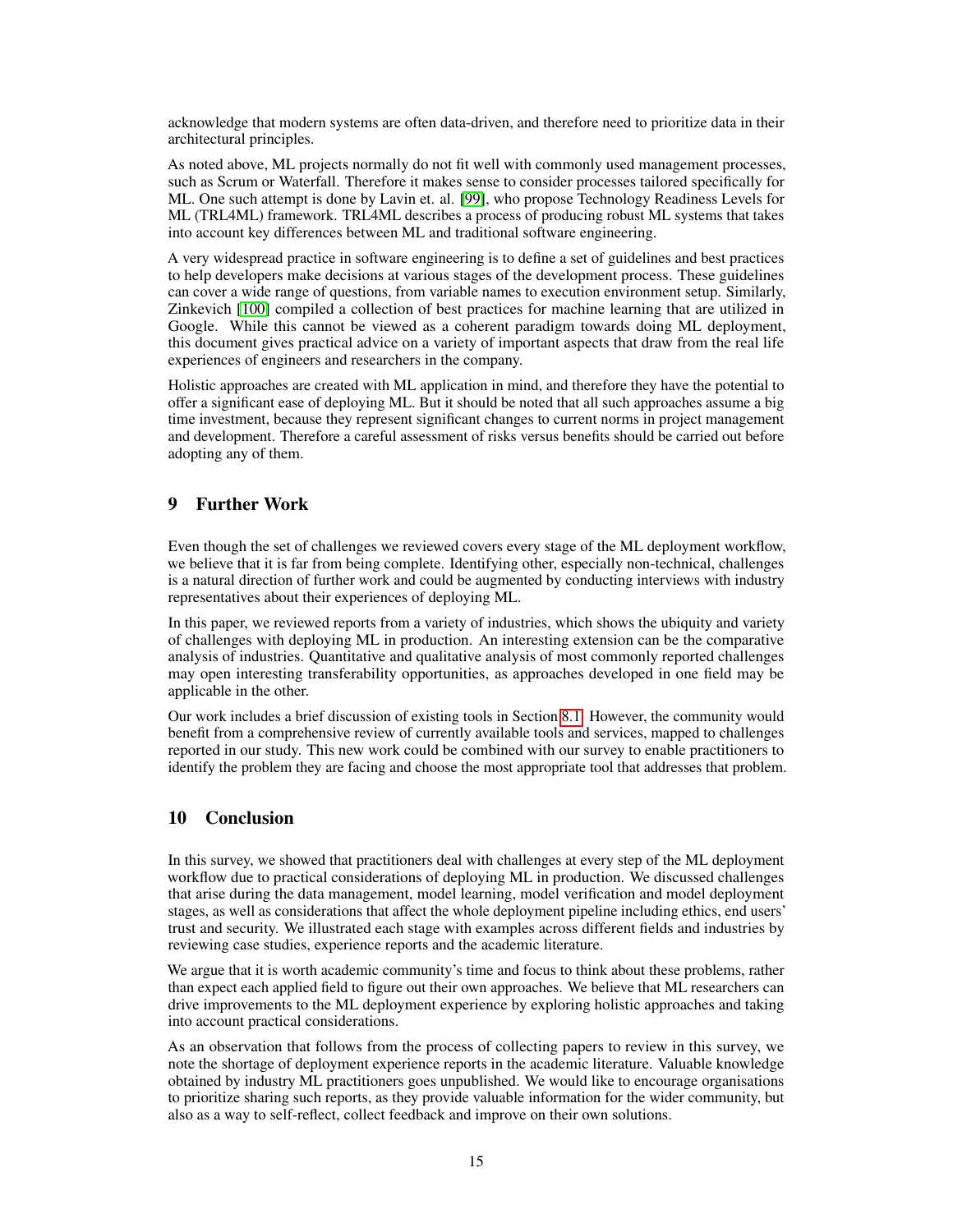We hope this survey will encourage discussions within the academic community about pragmatic approaches to deploying ML in production.

### Acknowledgments and Disclosure of Funding

We would like to thank our reviewers for their thoughtful comments and suggestions. We are also grateful to Jessica Montgomery, Diana Robinson and Ferenc Huszar for discussions that helped shape this work.

### References

- <span id="page-15-0"></span>[1] Arif Cam, Michael Chui, and Bryce Hall. Global AI survey: AI proves its worth, but few scale impact. *McKinsey Analytics*, 2019.
- <span id="page-15-1"></span>[2] Thomas H. Davenport and Rajeev Ronanki. Artificial intelligence for the real world. *Harvard business review*, 96(1):108–116, 2018.
- <span id="page-15-2"></span>[3] Royal Society (Great Britain). *Machine Learning: The Power and Promise of Computers that Learn by Example: an Introduction*. Royal Society, 2017.
- <span id="page-15-3"></span>[4] Michal Pěchouček and Vladimír Mařík. Industrial deployment of multi-agent technologies: review and selected case studies. *Autonomous agents and multi-agent systems*, 17(3):397–431, 2008.
- <span id="page-15-4"></span>[5] Kyle Wiggers. Algorithmia: 50% of companies spend between 8 and 90 days deploying a single AI model, 2019. Available at [https://venturebeat](https://venturebeat.com/2019/12/11/algorithmia-50-of-companies-spend-upwards-of-three-months-deploying-a-single-ai-model/).com/2019/12/11/ [algorithmia-50-of-companies-spend-upwards-of-three-months-deploying-a](https://venturebeat.com/2019/12/11/algorithmia-50-of-companies-spend-upwards-of-three-months-deploying-a-single-ai-model/)[single-ai-model/](https://venturebeat.com/2019/12/11/algorithmia-50-of-companies-spend-upwards-of-three-months-deploying-a-single-ai-model/).
- <span id="page-15-5"></span>[6] Lawrence E. Hecht. Add it up: How long does a machine learning deployment take?, 2019. Available at https://thenewstack.[io/add-it-up-how-long-does-a-machine](https://thenewstack.io/add-it-up-how-long-does-a-machine-learning-deployment-take/)[learning-deployment-take/](https://thenewstack.io/add-it-up-how-long-does-a-machine-learning-deployment-take/).
- <span id="page-15-6"></span>[7] Kyle Wiggers. IDC: For 1 in 4 companies, half of all AI projects fail, 2019. Available at https://venturebeat.[com/2019/07/08/idc-for-1-in-4-companies-half](https://venturebeat.com/2019/07/08/idc-for-1-in-4-companies-half-of-all-ai-projects-fail/)[of-all-ai-projects-fail/](https://venturebeat.com/2019/07/08/idc-for-1-in-4-companies-half-of-all-ai-projects-fail/).
- <span id="page-15-7"></span>[8] Ben Lorica and Nathan Paco. *The State of Machine Learning Adoption in the Enterprise*. O'Reilly Media, 2018.
- <span id="page-15-8"></span>[9] The state of development and operations of AI applications. *Dotscience*, 2019. Available at https://dotscience.[com/assets/downloads/Dotscience\\_Survey-Report-](https://dotscience.com/assets/downloads/Dotscience_Survey-Report-2019.pdf)[2019](https://dotscience.com/assets/downloads/Dotscience_Survey-Report-2019.pdf).pdf.
- <span id="page-15-9"></span>[10] Artificial intelligence and machine learning projects are obstructed by data issues. *dimensional research*, 2019. Available at https://telecomreseller.[com/wp-content/uploads/](https://telecomreseller.com/wp-content/uploads/2019/05/EMBARGOED-UNTIL-800-AM-ET-0523-Dimensional-Research-Machine-Learning-PPT-Report-FINAL.pdf) [2019/05/EMBARGOED-UNTIL-800-AM-ET-0523-Dimensional-Research-Machine-](https://telecomreseller.com/wp-content/uploads/2019/05/EMBARGOED-UNTIL-800-AM-ET-0523-Dimensional-Research-Machine-Learning-PPT-Report-FINAL.pdf)[Learning-PPT-Report-FINAL](https://telecomreseller.com/wp-content/uploads/2019/05/EMBARGOED-UNTIL-800-AM-ET-0523-Dimensional-Research-Machine-Learning-PPT-Report-FINAL.pdf).pdf.
- <span id="page-15-10"></span>[11] Umang Bhatt, Alice Xiang, Shubham Sharma, Adrian Weller, Ankur Taly, Yunhan Jia, Joydeep Ghosh, Ruchir Puri, José M. F. Moura, and Peter Eckersley. Explainable machine learning in deployment, 2019.
- <span id="page-15-11"></span>[12] Saleema Amershi, Andrew Begel, Christian Bird, Robert DeLine, Harald Gall, Ece Kamar, Nachiappan Nagappan, Besmira Nushi, and Thomas Zimmermann. Software engineering for machine learning: A case study. In *2019 IEEE/ACM 41st International Conference on Software Engineering: Software Engineering in Practice (ICSE-SEIP)*, pages 291–300. IEEE, 2019.
- <span id="page-15-12"></span>[13] Lucas Baier, Fabian Jöhren, and Stefan Seebacher. Challenges in the deployment and operation of machine learning in practice. 2019.
- <span id="page-15-13"></span>[14] Rob Ashmore, Radu Calinescu, and Colin Paterson. Assuring the machine learning lifecycle: Desiderata, methods, and challenges. *arXiv preprint arXiv:1905.04223*, 2019.
- <span id="page-15-14"></span>[15] Neoklis Polyzotis, Sudip Roy, Steven Euijong Whang, and Martin Zinkevich. Data lifecycle challenges in production machine learning: a survey. *ACM SIGMOD Record*, 47(2):17–28, 2018.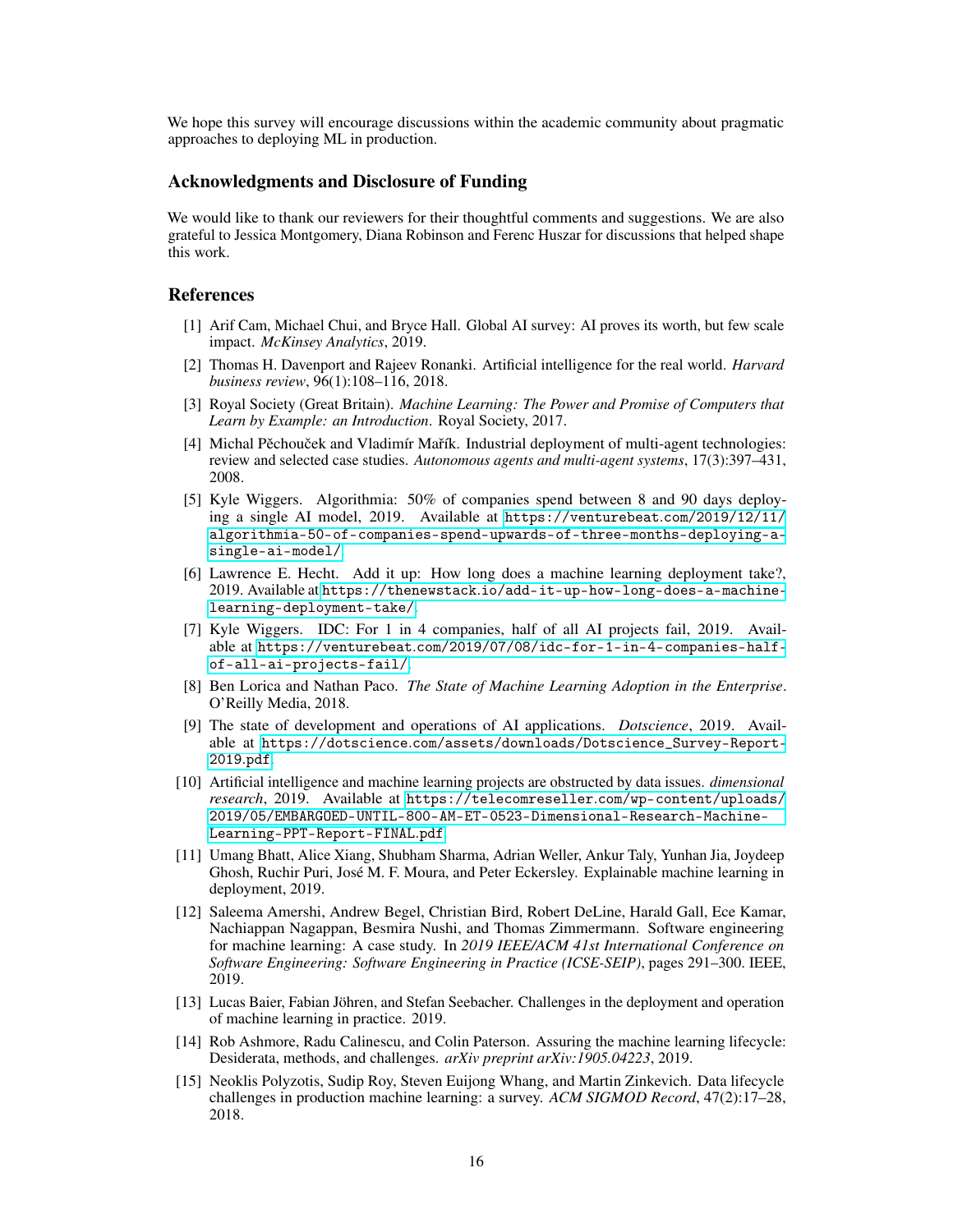- <span id="page-16-0"></span>[16] Jimmy Lin and Dmitriy Ryaboy. Scaling big data mining infrastructure: the Twitter experience. *Acm SIGKDD Explorations Newsletter*, 14(2):6–19, 2013.
- <span id="page-16-1"></span>[17] Robert C. Martin. The single responsibility principle. *The principles, patterns, and practices of Agile Software Development*, pages 149–154, 2002.
- <span id="page-16-2"></span>[18] Ziawasch Abedjan, Xu Chu, Dong Deng, Raul Castro Fernandez, Ihab F. Ilyas, Mourad Ouzzani, Paolo Papotti, Michael Stonebraker, and Nan Tang. Detecting data errors: Where are we and what needs to be done? *Proceedings of the VLDB Endowment*, 9(12):993–1004, 2016.
- <span id="page-16-3"></span>[19] Rajashree Y Patil and RV Kulkarni. A review of data cleaning algorithms for data warehouse systems. *International Journal of Computer Science and Information Technologies*, 3(5):5212– 5214, 2012.
- <span id="page-16-4"></span>[20] Fakhitah Ridzuan and Wan Mohd Nazmee Wan Zainon. A review on data cleansing methods for big data. *Procedia Computer Science*, 161:731–738, 2019.
- <span id="page-16-5"></span>[21] Neil D Lawrence. Data readiness levels. *arXiv preprint arXiv:1705.02245*, 2017.
- <span id="page-16-6"></span>[22] Michael Madaio, Shang-Tse Chen, Oliver L. Haimson, Wenwen Zhang, Xiang Cheng, Matthew Hinds-Aldrich, Duen Horng Chau, and Bistra Dilkina. Firebird: Predicting fire risk and prioritizing fire inspections in Atlanta. In *Proceedings of the 22nd ACM SIGKDD International Conference on Knowledge Discovery and Data Mining*, pages 185–194, 2016.
- <span id="page-16-7"></span>[23] F. Pacheco, E. Exposito, M. Gineste, C. Baudoin, and J. Aguilar. Towards the deployment of machine learning solutions in network traffic classification: A systematic survey. *IEEE Communications Surveys Tutorials*, 21(2):1988–2014, 2019.
- <span id="page-16-8"></span>[24] Samuel Budd, Emma C. Robinson, and Bernhard Kainz. A survey on active learning and human-in-the-loop deep learning for medical image analysis, 2019.
- <span id="page-16-9"></span>[25] Gabriel Dulac-Arnold, Daniel Mankowitz, and Todd Hester. Challenges of real-world reinforcement learning, 2019.
- <span id="page-16-10"></span>[26] Sampo Kuutti, Richard Bowden, Yaochu Jin, Phil Barber, and Saber Fallah. A survey of deep learning applications to autonomous vehicle control, 2019.
- <span id="page-16-11"></span>[27] Sean Kandel, Andreas Paepcke, Joseph M. Hellerstein, and Jeffrey Heer. Enterprise data analysis and visualization: An interview study. *IEEE Transactions on Visualization and Computer Graphics*, 18(12):2917–2926, 2012.
- <span id="page-16-12"></span>[28] Miryung Kim, Thomas Zimmermann, Robert DeLine, and Andrew Begel. Data scientists in software teams: State of the art and challenges. *IEEE Transactions on Software Engineering*, 44(11):1024–1038, 2017.
- <span id="page-16-13"></span>[29] Diego Charrez. NeurIPS 2019 stats, 2019. Available at https://medium.[com/@dcharrezt/](https://medium.com/@dcharrezt/neurips-2019-stats-c91346d31c8f) [neurips-2019-stats-c91346d31c8f](https://medium.com/@dcharrezt/neurips-2019-stats-c91346d31c8f).
- <span id="page-16-14"></span>[30] Malay Haldar, Mustafa Abdool, Prashant Ramanathan, Tao Xu, Shulin Yang, Huizhong Duan, Qing Zhang, Nick Barrow-Williams, Bradley C. Turnbull, Brendan M. Collins, and et al. Applying deep learning to AirBnB search. *Proceedings of the 25th ACM SIGKDD International Conference on Knowledge Discovery and Data Mining*, Jul 2019.
- <span id="page-16-15"></span>[31] Kiri L. Wagstaff, Gary Doran, Ashley Davies, Saadat Anwar, Srija Chakraborty, Marissa Cameron, Ingrid Daubar, and Cynthia Phillips. Enabling onboard detection of events of scientific interest for the Europa Clipper spacecraft. In *Proceedings of the 25th ACM SIGKDD International Conference on Knowledge Discovery and Data Mining*, KDD '19, page 2191–2201, New York, NY, USA, 2019. Association for Computing Machinery.
- <span id="page-16-16"></span>[32] Ursula Challita, Henrik A. Ryden, and Hugo Tullberg. When machine learning meets wireless cellular networks: Deployment, challenges, and applications, 2019.
- <span id="page-16-17"></span>[33] Karl Hansson, Siril Yella, Mark Dougherty, and Hasan Fleyeh. Machine learning algorithms in heavy process manufacturing. *American Journal of Intelligent Systems*, 6(1):1–13, 2016.
- <span id="page-16-18"></span>[34] Abbas Keramati, Hajar Ghaneei, and Seyed Mohammad Mirmohammadi. Developing a prediction model for customer churn from electronic banking services using data mining. *Financial Innovation*, 2(1):10, 2016.
- <span id="page-16-19"></span>[35] Adrian Carrio, Carlos Sampedro, Alejandro Rodriguez-Ramos, and Pascual Campoy. A review of deep learning methods and applications for unmanned aerial vehicles. *Journal of Sensors*, 2017, 2017.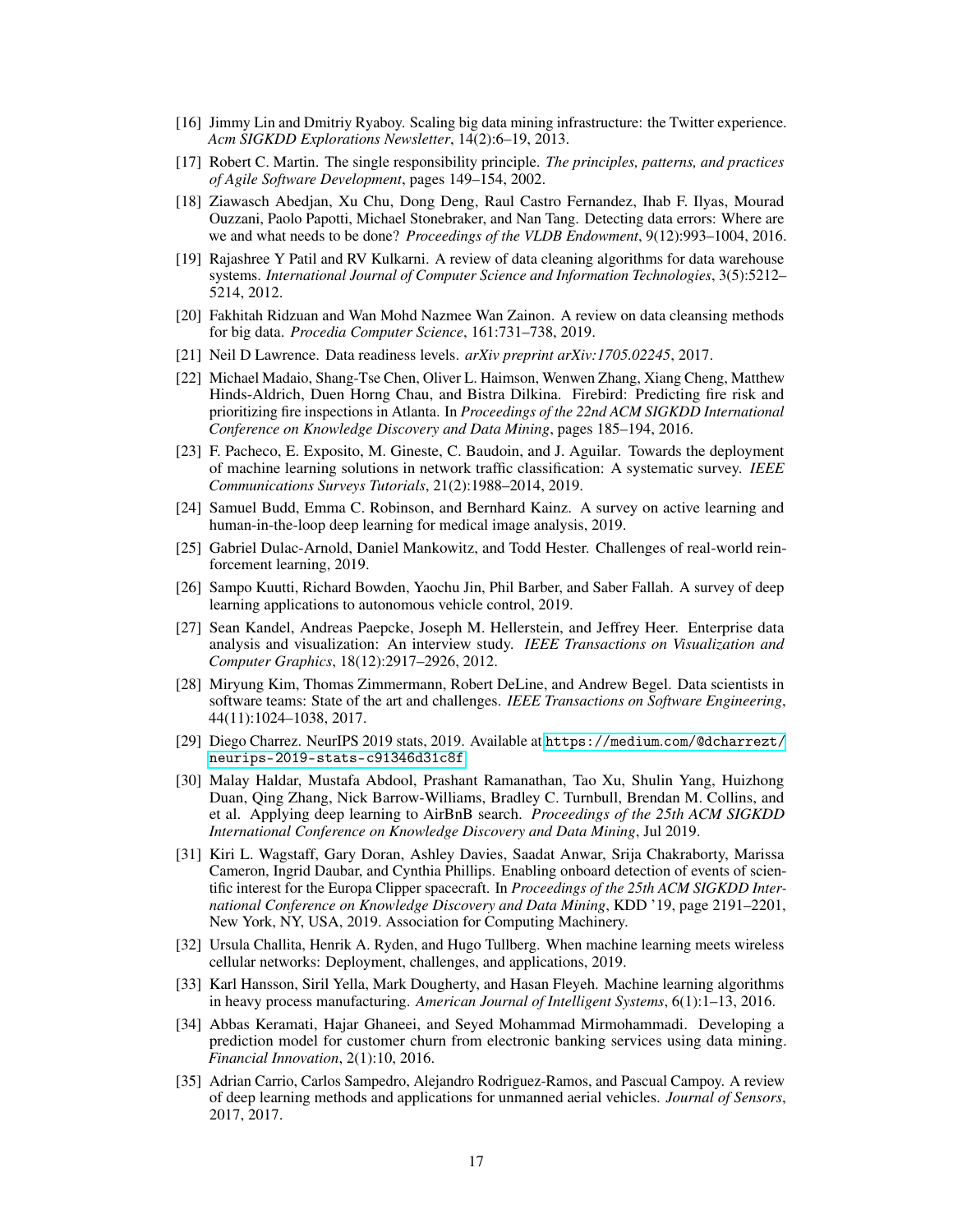- <span id="page-17-0"></span>[36] Or Sharir, Barak Peleg, and Yoav Shoham. The cost of training NLP models: A concise overview. *arXiv preprint arXiv:2004.08900*, 2020.
- <span id="page-17-1"></span>[37] Jacob Devlin, Ming-Wei Chang, Kenton Lee, and Kristina Toutanova. Bert: Pre-training of deep bidirectional transformers for language understanding. *arXiv preprint arXiv:1810.04805*, 2018.
- <span id="page-17-2"></span>[38] Nathan Benaich and Ian Hogarth. State of AI report 2020. 2020. Available at www.[stateof](www.stateof.ai).ai.
- <span id="page-17-3"></span>[39] Emma Strubell, Ananya Ganesh, and Andrew McCallum. Energy and policy considerations for deep learning in NLP. *arXiv preprint arXiv:1906.02243*, 2019.
- <span id="page-17-4"></span>[40] Li Yang and Abdallah Shami. On hyperparameter optimization of machine learning algorithms: Theory and practice. *Neurocomputing*, 415:295–316, 2020.
- <span id="page-17-5"></span>[41] Lisha Li, Kevin Jamieson, Giulia DeSalvo, Afshin Rostamizadeh, and Ameet Talwalkar. Hyperband: A novel bandit-based approach to hyperparameter optimization. *The Journal of Machine Learning Research*, 18(1):6765–6816, 2017.
- <span id="page-17-6"></span>[42] Jasper Snoek, Hugo Larochelle, and Ryan P Adams. Practical Bayesian optimization of machine learning algorithms. In *Advances in neural information processing systems*, pages 2951–2959, 2012.
- <span id="page-17-7"></span>[43] Diana Marculescu, Dimitrios Stamoulis, and Ermao Cai. Hardware-aware machine learning: Modeling and optimization. In *Proceedings of the International Conference on Computer-Aided Design*, ICCAD '18, New York, NY, USA, 2018. Association for Computing Machinery.
- <span id="page-17-8"></span>[44] Lucas Bernardi, Themistoklis Mavridis, and Pablo Estevez. 150 successful machine learning models: 6 lessons learned at Booking.com. In *Proceedings of the 25th ACM SIGKDD International Conference on Knowledge Discovery & Data Mining*, pages 1743–1751, 2019.
- <span id="page-17-9"></span>[45] Danilo Sato, Arif Wider, and Christoph Windheuser. Continuous delivery for machine learning, 2019. Available at [https://martinfowler](https://martinfowler.com/articles/cd4ml.html).com/articles/cd4ml.html.
- <span id="page-17-10"></span>[46] Ram Ananth, Seph Mard, and Peter Simon. Opening the "black box": The path to deployment of AI models in banking, white paper. *DataRobot and REPLY AVANTAGE*, 2019.
- <span id="page-17-11"></span>[47] Prudential Regulation Authority. Model risk management principles for stress testing, 2018.
- <span id="page-17-12"></span>[48] ECB TRIM Guide. Guide for the targeted review of internal models (TRIM). *European Central Bank*, 2017.
- <span id="page-17-13"></span>[49] Eric Breck, Marty Zinkevich, Neoklis Polyzotis, Steven Whang, and Sudip Roy. Data validation for machine learning. In *Proceedings of SysML*, 2019.
- <span id="page-17-14"></span>[50] Yingnong Dang, Qingwei Lin, and Peng Huang. AIOps: real-world challenges and research innovations. In *2019 IEEE/ACM 41st International Conference on Software Engineering: Companion Proceedings (ICSE-Companion)*, pages 4–5. IEEE, 2019.
- <span id="page-17-15"></span>[51] Andrew Zhai, Hao-Yu Wu, Eric Tzeng, Dong Huk Park, and Charles Rosenberg. Learning a unified embedding for visual search at Pinterest, 2019.
- <span id="page-17-16"></span>[52] David Sculley, Gary Holt, Daniel Golovin, Eugene Davydov, Todd Phillips, Dietmar Ebner, Vinay Chaudhary, Michael Young, Jean-Francois Crespo, and Dan Dennison. Hidden technical debt in machine learning systems. In *Advances in neural information processing systems*, pages 2503–2511, 2015.
- <span id="page-17-17"></span>[53] Janis Klaise, Arnaud Van Looveren, Clive Cox, Giovanni Vacanti, and Alexandru Coca. Monitoring and explainability of models in production. *arXiv preprint arXiv:2007.06299*, 2020.
- <span id="page-17-18"></span>[54] Klaus Ackermann, Joe Walsh, Adolfo De Unánue, Hareem Naveed, Andrea Navarrete Rivera, Sun-Joo Lee, Jason Bennett, Michael Defoe, Crystal Cody, Lauren Haynes, et al. Deploying machine learning models for public policy: A framework. In *Proceedings of the 24th ACM SIGKDD International Conference on Knowledge Discovery & Data Mining*, pages 15–22, 2018.
- <span id="page-17-19"></span>[55] Tom Diethe, Tom Borchert, Eno Thereska, Borja Balle, and Neil Lawrence. Continual learning in practice. *arXiv preprint arXiv:1903.05202*, 2019.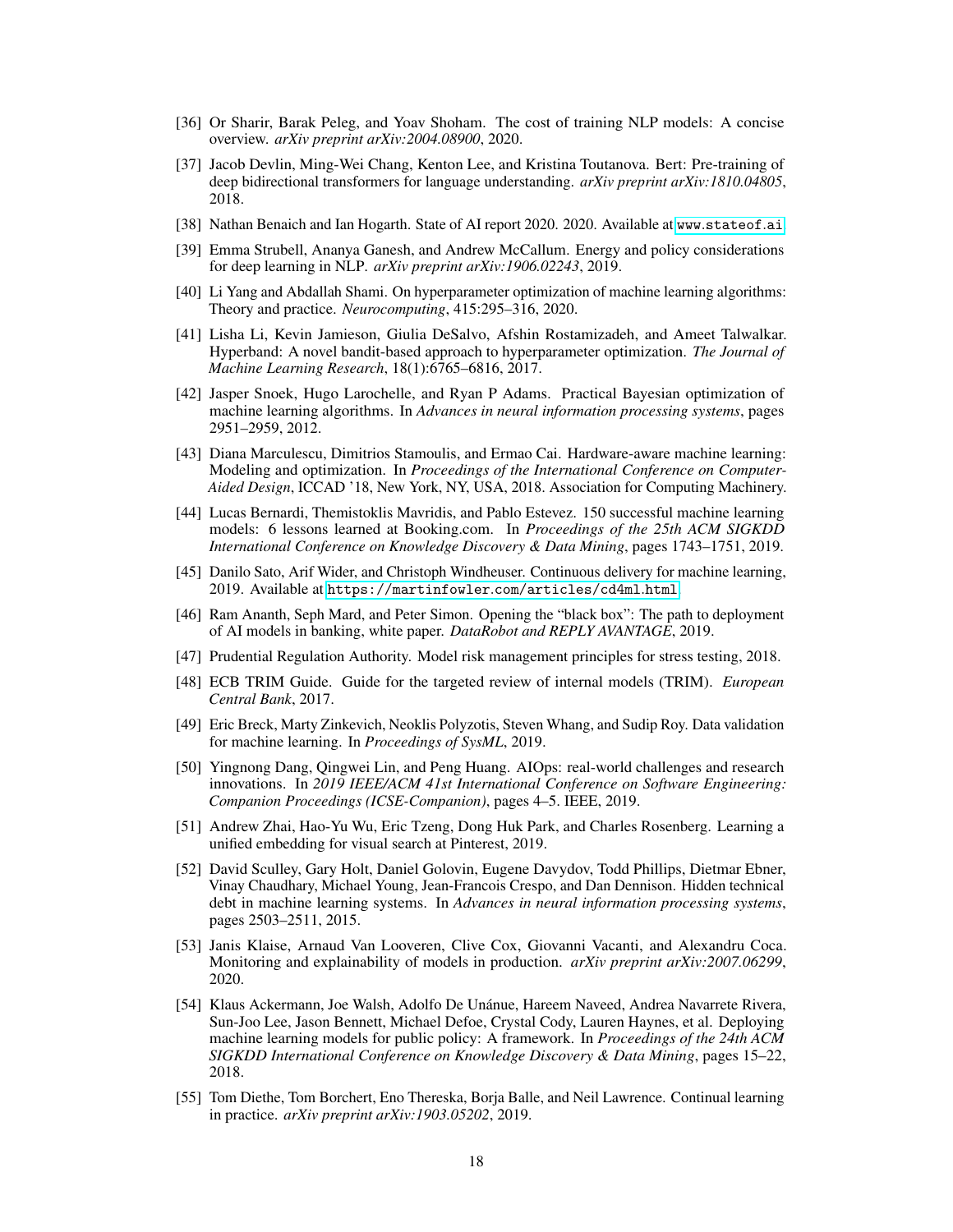- <span id="page-18-0"></span>[56] Syed Muslim Jameel, Manzoor Hashmani, Hitham Alhussian, Mobashar Rehman, and Arif Budiman. A critical review on adverse effects of concept drift over machine learning classification models. *International Journal of Advanced Computer Science and Applications*, 11, 01 2020.
- <span id="page-18-1"></span>[57] Bilge Celik and Joaquin Vanschoren. Adaptation strategies for automated machine learning on evolving data. *arXiv preprint arXiv:2006.06480*, 2020.
- <span id="page-18-2"></span>[58] Andrés R Masegosa, Ana M Martínez, Darío Ramos-López, Helge Langseth, Thomas D Nielsen, and Antonio Salmerón. Analyzing concept drift: A case study in the financial sector. *Intelligent Data Analysis*, 24(3):665–688, 2020.
- <span id="page-18-3"></span>[59] Daniel Langenkämper, Robin van Kevelaer, Autun Purser, and Tim W Nattkemper. Gearinduced concept drift in marine images and its effect on deep learning classification. *Frontiers in Marine Science*, 7:506, 2020.
- <span id="page-18-4"></span>[60] Jan Zenisek, Florian Holzinger, and Michael Affenzeller. Machine learning based concept drift detection for predictive maintenance. *Computers & Industrial Engineering*, 137:106031, 2019.
- <span id="page-18-5"></span>[61] Jeffrey C Schlimmer and Richard H Granger. Incremental learning from noisy data. *Machine learning*, 1(3):317–354, 1986.
- <span id="page-18-6"></span>[62] Arif Wider and Christian Deger. Getting smart: Applying continuous delivery to data science to drive car sales, 2017. Available at https://www.thoughtworks.[com/insights/](https://www.thoughtworks.com/insights/blog/getting-smart-applying-continuous-delivery-data-science-drive-car-sales) [blog/getting-smart-applying-continuous-delivery-data-science-drive](https://www.thoughtworks.com/insights/blog/getting-smart-applying-continuous-delivery-data-science-drive-car-sales)[car-sales](https://www.thoughtworks.com/insights/blog/getting-smart-applying-continuous-delivery-data-science-drive-car-sales).
- <span id="page-18-7"></span>[63] David Leslie. Understanding artificial intelligence ethics and safety. *arXiv preprint arXiv:1906.05684*, 2019.
- <span id="page-18-8"></span>[64] Changhee Han, Leonardo Rundo, Kohei Murao, Takafumi Nemoto, and Hideki Nakayama. Bridging the gap between AI and Healthcare sides: towards developing clinically relevant AI-powered diagnosis systems, 2020.
- <span id="page-18-9"></span>[65] John Mark Michael Rumbold and Barbara Pierscionek. The effect of the general data protection regulation on medical research. *Journal of medical Internet research*, 19(2):e47, 2017.
- <span id="page-18-10"></span>[66] Syed Mohamed Aljunid, Samrit Srithamrongsawat, Wen Chen, Seung Jin Bae, Raoh-Fang Pwu, Shunya Ikeda, and Ling Xu. Health-care data collecting, sharing, and using in Thailand, China mainland, South Korea, Taiwan, Japan, and Malaysia. *Value in Health*, 15(1):S132–S138, 2012.
- <span id="page-18-11"></span>[67] Mustafa Suleyman and Dominic King. The Information Commissioner, the Royal Free, and what we've learned, 2017.
- <span id="page-18-12"></span>[68] Cathy O'Neil. *Weapons of math destruction: How big data increases inequality and threatens democracy*. Broadway Books, 2016.
- <span id="page-18-13"></span>[69] Robert Soden, Dennis Wagenaar, Dave Luo, and Annegien Tijssen. Taking ethics, fairness, and bias seriously in machine learning for disaster risk management, 2019.
- <span id="page-18-14"></span>[70] Solon Barocas, Moritz Hardt, and Arvind Narayanan. Fairness in machine learning. *NIPS Tutorial*, 1, 2017.
- <span id="page-18-15"></span>[71] Nantheera Anantrasirichai and David Bull. Artificial intelligence in the creative industries: A review, 2020.
- <span id="page-18-16"></span>[72] Yisroel Mirsky and Wenke Lee. The creation and detection of deepfakes: A survey. *arXiv preprint arXiv:2004.11138*, 2020.
- <span id="page-18-17"></span>[73] Sathappan Muthiah, Patrick Butler, Rupinder Paul Khandpur, Parang Saraf, Nathan Self, Alla Rozovskaya, Liang Zhao, Jose Cadena, Chang-Tien Lu, Anil Vullikanti, et al. Embers at 4 years: Experiences operating an open source indicators forecasting system. In *Proceedings of the 22nd ACM SIGKDD International Conference on Knowledge Discovery and Data Mining*, pages 205–214, 2016.
- <span id="page-18-18"></span>[74] M-C Laï, M Brian, and M-F Mamzer. Perceptions of artificial intelligence in healthcare: findings from a qualitative survey study among actors in France. *Journal of Translational Medicine*, 18(1):1–13, 2020.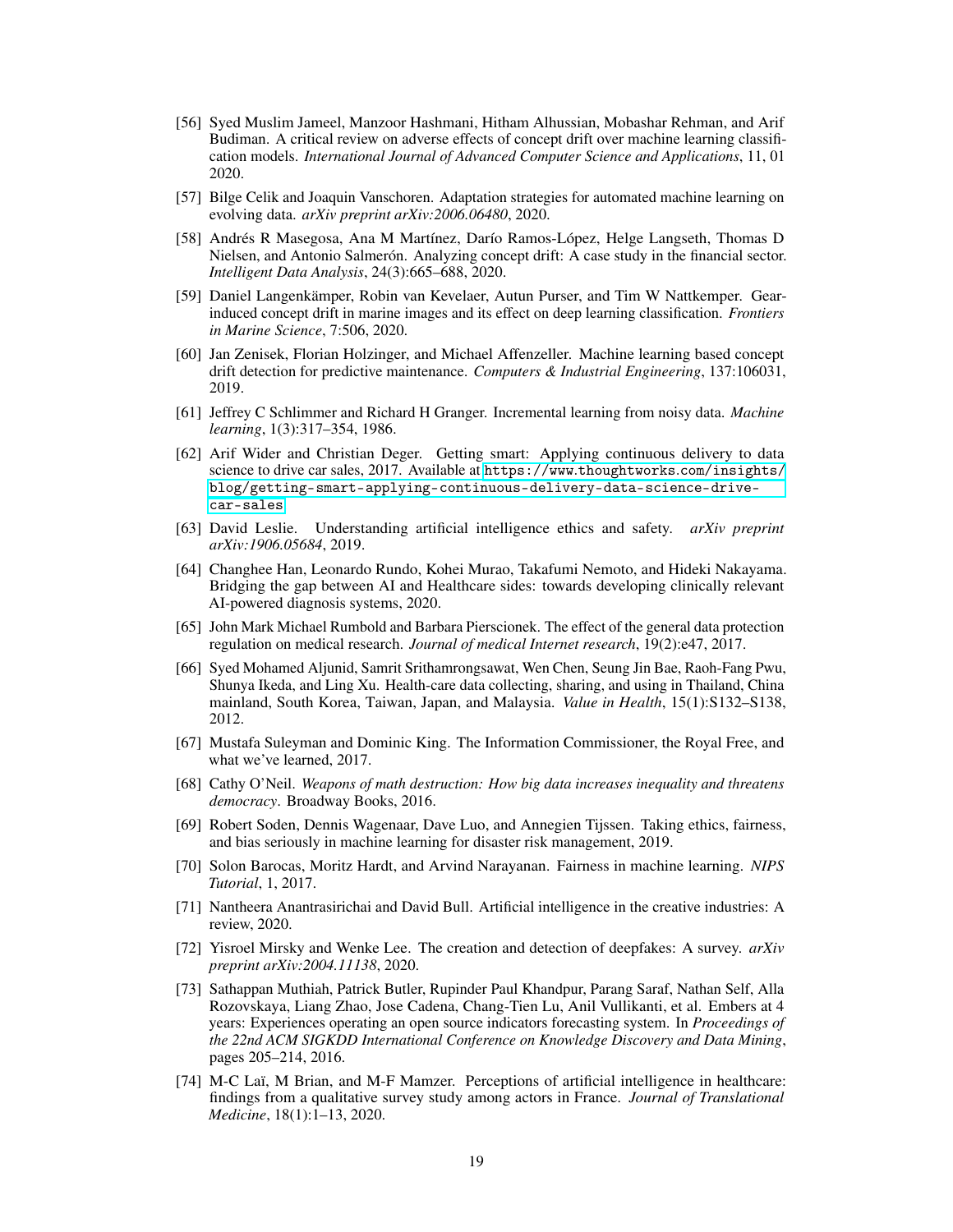- <span id="page-19-0"></span>[75] Ramprakash Ramamoorthy, P Satya Madhuri, and Malini Christina Raj. AI from labs to production - challenges and learnings. Santa Clara, CA, May 2019. USENIX Association.
- <span id="page-19-1"></span>[76] Mark Sendak, Madeleine Clare Elish, Michael Gao, Joseph Futoma, William Ratliff, Marshall Nichols, Armando Bedoya, Suresh Balu, and Cara O'Brien. "The human body is a black box": Supporting clinical decision-making with deep learning. In *Proceedings of the 2020 Conference on Fairness, Accountability, and Transparency*, FAT\* '20, page 99–109, New York, NY, USA, 2020. Association for Computing Machinery.
- <span id="page-19-2"></span>[77] Information Commissioner's Office. Project ExplAIn interim report, 2019. Available at https://ico.org.[uk/about-the-ico/research-and-reports/project-explain](https://ico.org.uk/about-the-ico/research-and-reports/project-explain-interim-report/)[interim-report/](https://ico.org.uk/about-the-ico/research-and-reports/project-explain-interim-report/).
- <span id="page-19-3"></span>[78] Ram Shankar Siva Kumar, David O Brien, Kendra Albert, Salomé Viljöen, and Jeffrey Snover. Failure modes in machine learning systems. *arXiv preprint arXiv:1911.11034*, 2019.
- <span id="page-19-4"></span>[79] Battista Biggio and Fabio Roli. Wild patterns: Ten years after the rise of adversarial machine learning. *Pattern Recognition*, 84:317–331, 2018.
- <span id="page-19-5"></span>[80] Alexey Kurakin, Ian Goodfellow, and Samy Bengio. Adversarial machine learning at scale. *arXiv preprint arXiv:1611.01236*, 2016.
- <span id="page-19-6"></span>[81] Ram Shankar Siva Kumar, Magnus Nystrom, John Lambert, Andrew Marshall, Mario Goertzel, Andi Comissoneru, Matt Swann, and Sharon Xia. Adversarial machine learning-industry perspectives. *Available at SSRN 3532474*, 2020.
- <span id="page-19-7"></span>[82] Matthew Jagielski, Alina Oprea, Battista Biggio, Chang Liu, Cristina Nita-Rotaru, and Bo Li. Manipulating machine learning: Poisoning attacks and countermeasures for regression learning. In *2018 IEEE Symposium on Security and Privacy (SP)*, pages 19–35. IEEE, 2018.
- <span id="page-19-8"></span>[83] Oscar Schwartz. In 2016 Microsoft's racist chatbot revealed the dangers of online conversation. *IEEE Spectrum*, 11, 2019.
- <span id="page-19-9"></span>[84] Florian Tramèr, Fan Zhang, Ari Juels, Michael K Reiter, and Thomas Ristenpart. Stealing machine learning models via prediction APIs. In *25th* {*USENIX*} *Security Symposium (*{*USENIX*} *Security 16)*, pages 601–618, 2016.
- <span id="page-19-10"></span>[85] Matt Fredrikson, Somesh Jha, and Thomas Ristenpart. Model inversion attacks that exploit confidence information and basic countermeasures. In *Proceedings of the 22nd ACM SIGSAC Conference on Computer and Communications Security*, pages 1322–1333, 2015.
- <span id="page-19-11"></span>[86] Michael Veale, Reuben Binns, and Lilian Edwards. Algorithms that remember: model inversion attacks and data protection law. *Philosophical Transactions of the Royal Society A: Mathematical, Physical and Engineering Sciences*, 376(2133):20180083, 2018.
- <span id="page-19-12"></span>[87] Chip Huyen. What I learned from looking at 200 machine learning tools, 2020. Available at https://huyenchip.[com/2020/06/22/mlops](https://huyenchip.com/2020/06/22/mlops.html).html.
- <span id="page-19-13"></span>[88] Kumar Venkateswar. Using Amazon SageMaker to operationalize machine learning. 2019.
- <span id="page-19-14"></span>[89] AML Team. AzureML: Anatomy of a machine learning service. In *Conference on Predictive APIs and Apps*, pages 1–13, 2016.
- <span id="page-19-15"></span>[90] Jeremy Hermann and Mike Del Balso. Meet Michelangelo: Uber's machine learning platform. *URL https://eng.uber.com/michelangelo*, 2017.
- <span id="page-19-16"></span>[91] Denis Baylor, Kevin Haas, Konstantinos Katsiapis, Sammy Leong, Rose Liu, Clemens Menwald, Hui Miao, Neoklis Polyzotis, Mitchell Trott, and Martin Zinkevich. Continuous training for production ML in the TensorFlow extended (TFX) platform. In *2019* {*USENIX*} *Conference on Operational Machine Learning (OpML 19)*, pages 51–53, 2019.
- <span id="page-19-17"></span>[92] Matei Zaharia, Andrew Chen, Aaron Davidson, Ali Ghodsi, Sue Ann Hong, Andy Konwinski, Siddharth Murching, Tomas Nykodym, Paul Ogilvie, Mani Parkhe, et al. Accelerating the machine learning lifecycle with mlflow. *IEEE Data Eng. Bull.*, 41(4):39–45, 2018.
- <span id="page-19-18"></span>[93] Marco Tulio Ribeiro, Tongshuang Wu, Carlos Guestrin, and Sameer Singh. Beyond accuracy: Behavioral testing of NLP models with CheckList. In *Association for Computational Linguistics (ACL)*, 2020.
- <span id="page-19-19"></span>[94] Stephen H Bach, Daniel Rodriguez, Yintao Liu, Chong Luo, Haidong Shao, Cassandra Xia, Souvik Sen, Alex Ratner, Braden Hancock, Houman Alborzi, et al. Snorkel DryBell: A